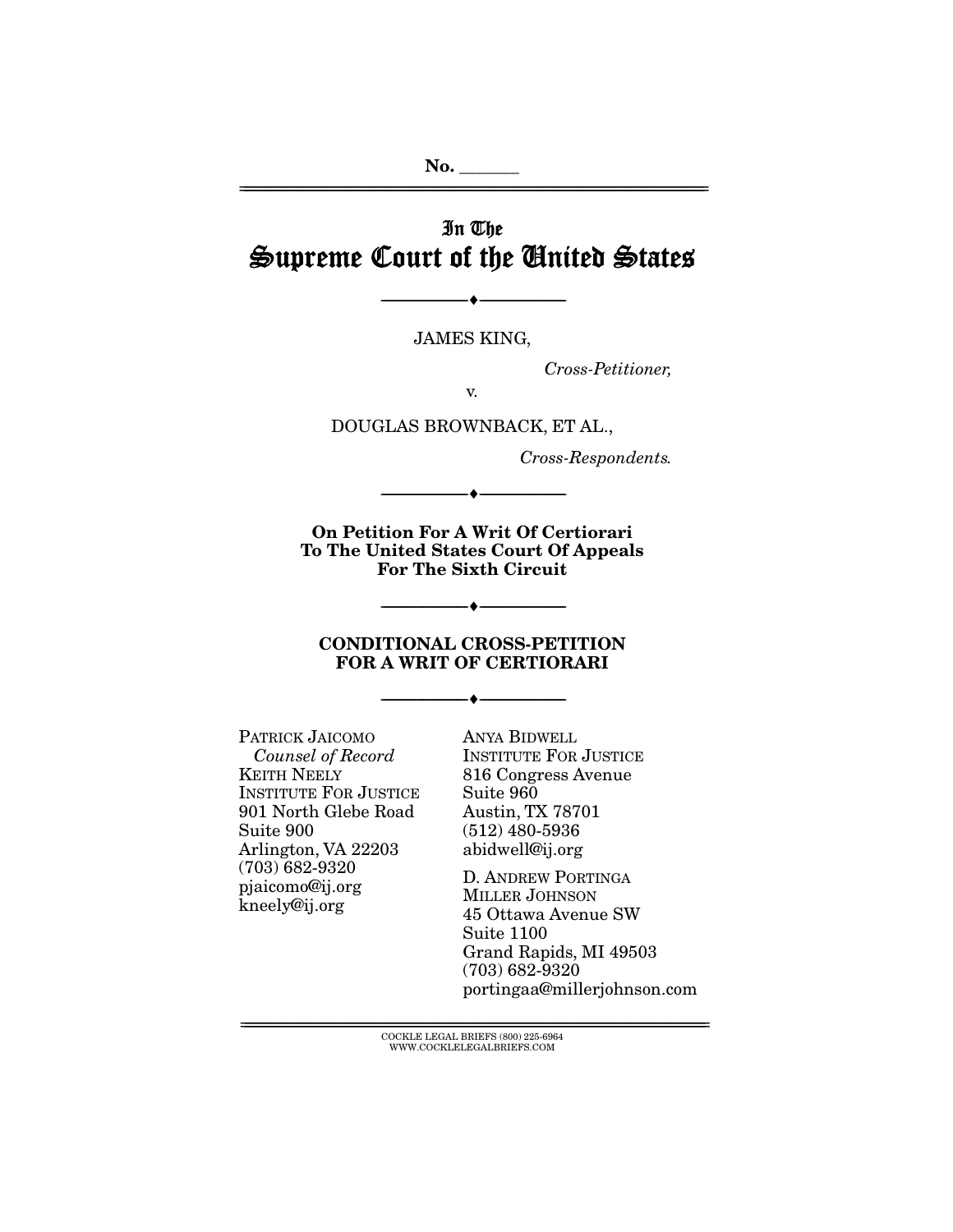### QUESTION PRESENTED

 The use of joint state-federal police task forces has expanded nationwide and along with it the related practice of federally deputizing state law enforcement officers as task force members. Although this Court has explained that a federal law enforcement officer can act "under color of state law" for purposes of liability under 42 U.S.C. 1983, there is a split of authority among the circuit courts regarding whether a law enforcement officer's membership in a task force renders his or her actions "under color of federal law" and provides per se immunity from liability under Section 1983.

 Does a law enforcement officer's membership in a joint state-federal police task force managed, in part, by a federal agency preclude him or her from acting "under color of state law" for purposes of Section 1983?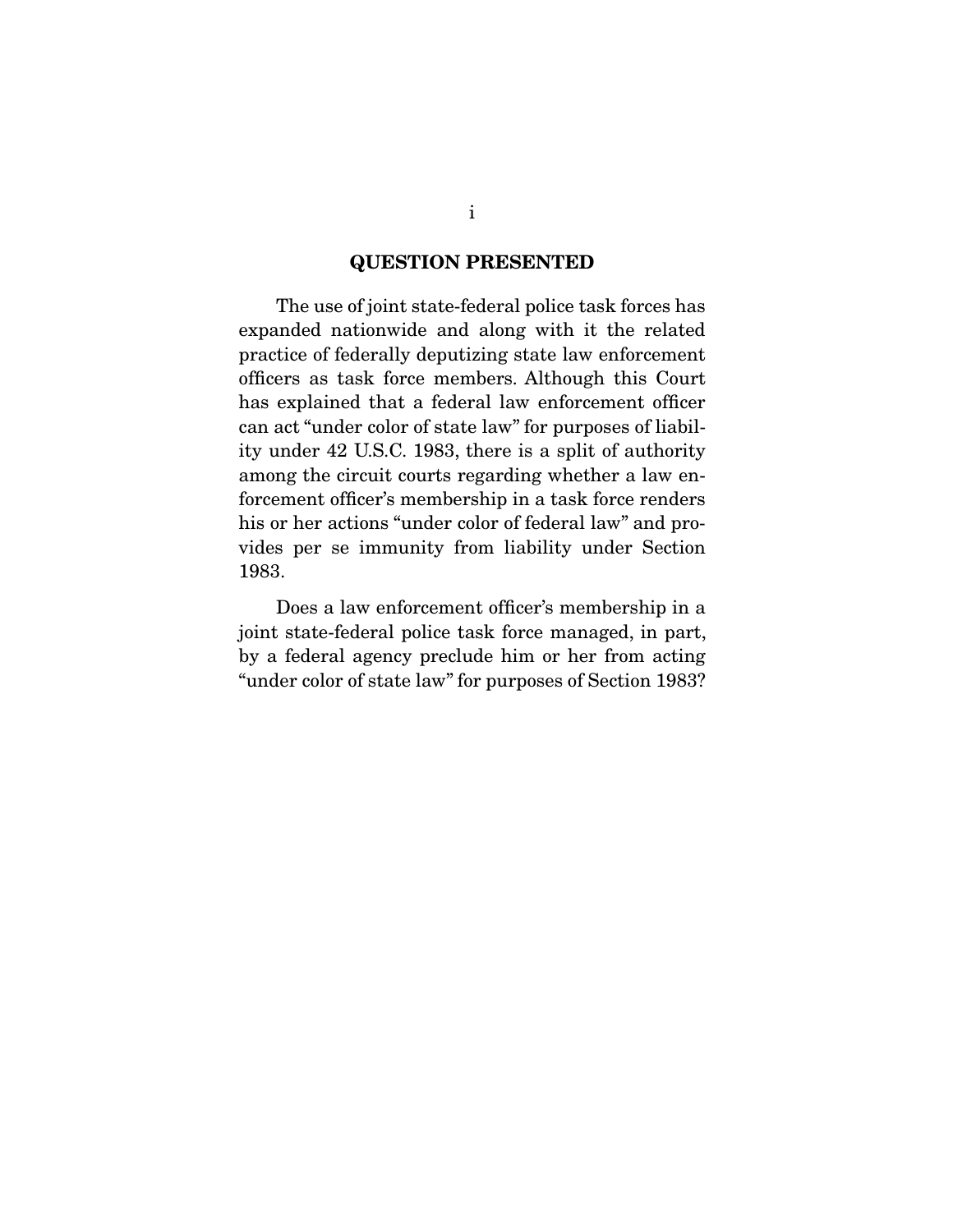### PARTIES TO THE PROCEEDINGS

 Cross-petitioner is plaintiff James King. Cross-respondents are defendants Special Agent Douglas Brownback of the Federal Bureau of Investigation and Detective Todd Allen of the City of Grand Rapids, Michigan, Police Department.

### RELATED PROCEEDINGS

United States District Court (W.D. Mich.):

*King* v. *United States*, No. 16-cv-343 (Aug. 24, 2017)

United States Circuit Court (6th Cir.):

*King* v. *United States*, No. 17-2101 (Feb. 25, 2019), petition for reh'g en banc denied, May 28, 2019.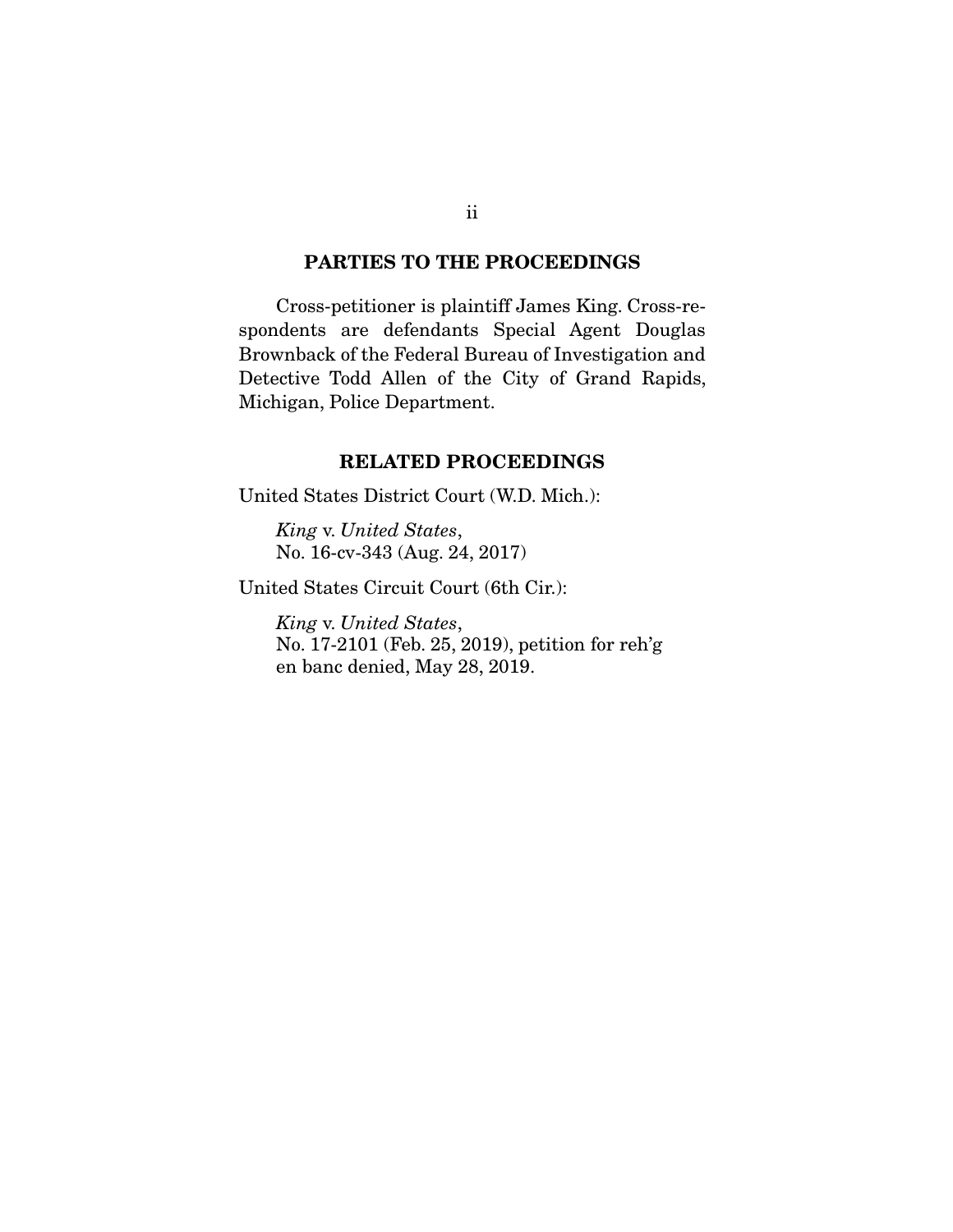# TABLE OF CONTENTS

|                                                                                                                                                                                                                                | Page                    |
|--------------------------------------------------------------------------------------------------------------------------------------------------------------------------------------------------------------------------------|-------------------------|
|                                                                                                                                                                                                                                | $\mathbf{i}$            |
| PARTIES TO THE PROCEEDINGS                                                                                                                                                                                                     | ii                      |
| RELATED PROCEEDINGS                                                                                                                                                                                                            | ii                      |
|                                                                                                                                                                                                                                | $\overline{\mathbf{V}}$ |
| CROSS-PETITION FOR A WRIT OF CERTIO-                                                                                                                                                                                           | 1                       |
|                                                                                                                                                                                                                                | 1                       |
|                                                                                                                                                                                                                                | 1                       |
| STATUTORY PROVISION INVOLVED                                                                                                                                                                                                   | $\overline{2}$          |
|                                                                                                                                                                                                                                | $\overline{2}$          |
| Members of a joint state-federal police task<br>I.<br>force acting under a Michigan warrant un-<br>reasonably misidentified King as a Michigan<br>fugitive and unconstitutionally stopped,<br>searched, beat, and arrested him | 4                       |
| II.<br>The district and circuit courts held that the<br>officers are immune from liability under<br>Section 1983 because of their task force                                                                                   | 8                       |
| REASONS FOR GRANTING THE CROSS-                                                                                                                                                                                                | 10                      |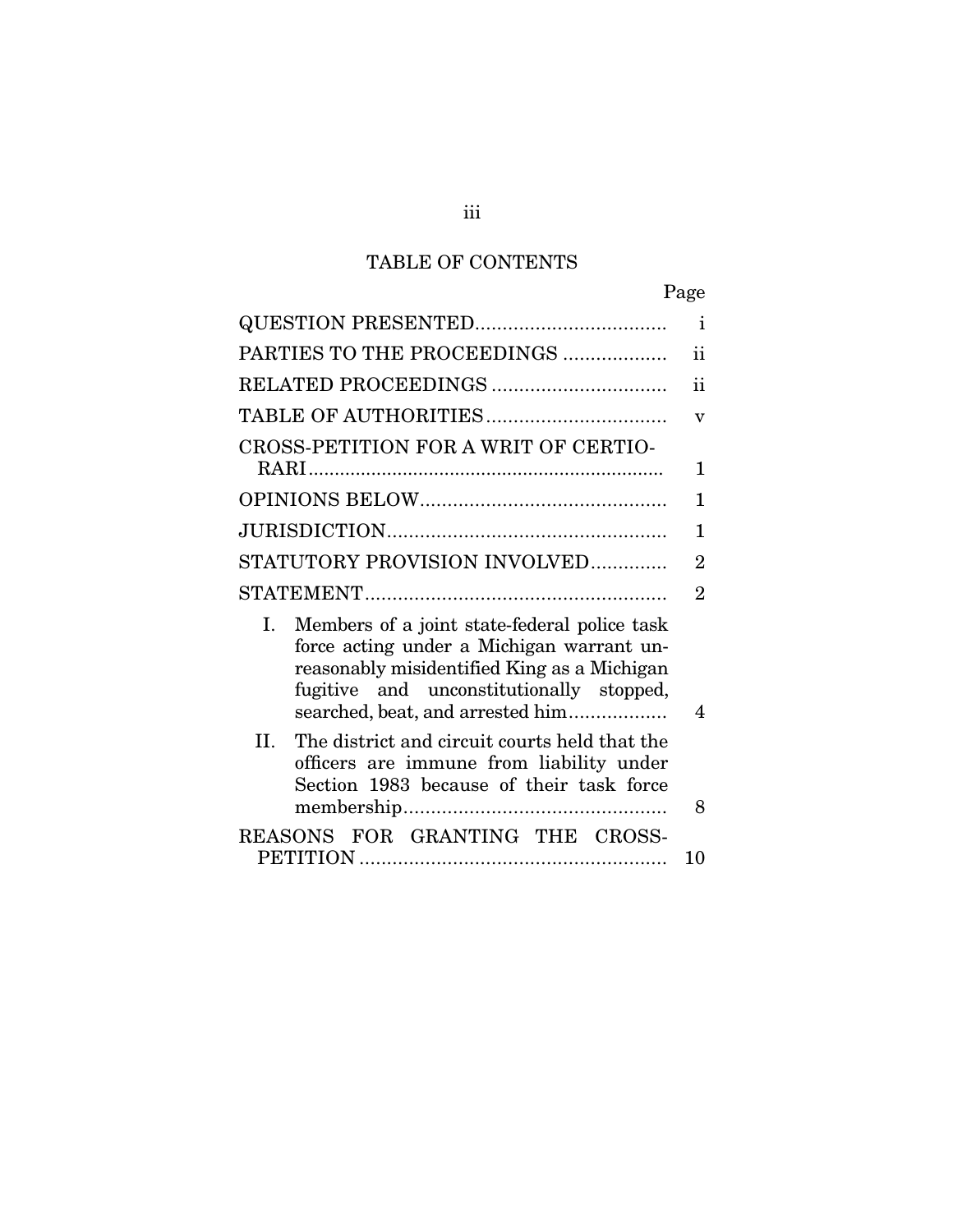# TABLE OF CONTENTS—Continued

Page

|     | I. The rise of joint state-federal police task<br>forces has created confusion between acts<br>taken under color of state law, for which<br>Section 1983 provides a cause of action, and<br>acts taken under color of federal law, for<br>which <i>Bivens</i> provides a cause of action 11 |    |
|-----|---------------------------------------------------------------------------------------------------------------------------------------------------------------------------------------------------------------------------------------------------------------------------------------------|----|
| 11. | There is a split of authority among the circuit<br>courts regarding whether task force mem-<br>bers should be treated differently than all<br>other persons when evaluating whether they<br>act under color of state or federal law                                                         | 15 |
| Ш   | Because the facts demonstrate that the of-<br>ficers acted under color of state law, this<br>case provides the Court an effective means                                                                                                                                                     | 21 |
|     |                                                                                                                                                                                                                                                                                             | 23 |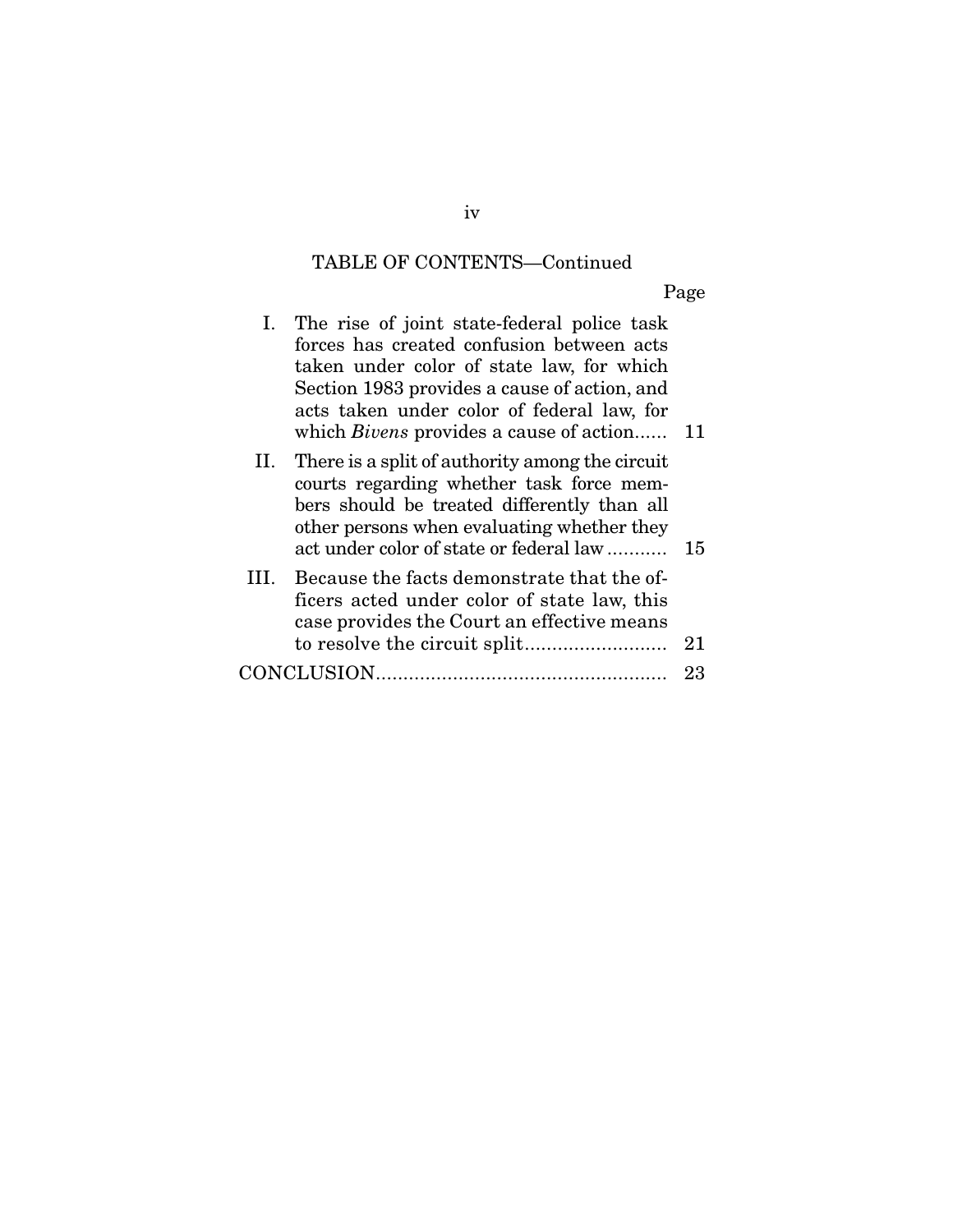# TABLE OF AUTHORITIES

v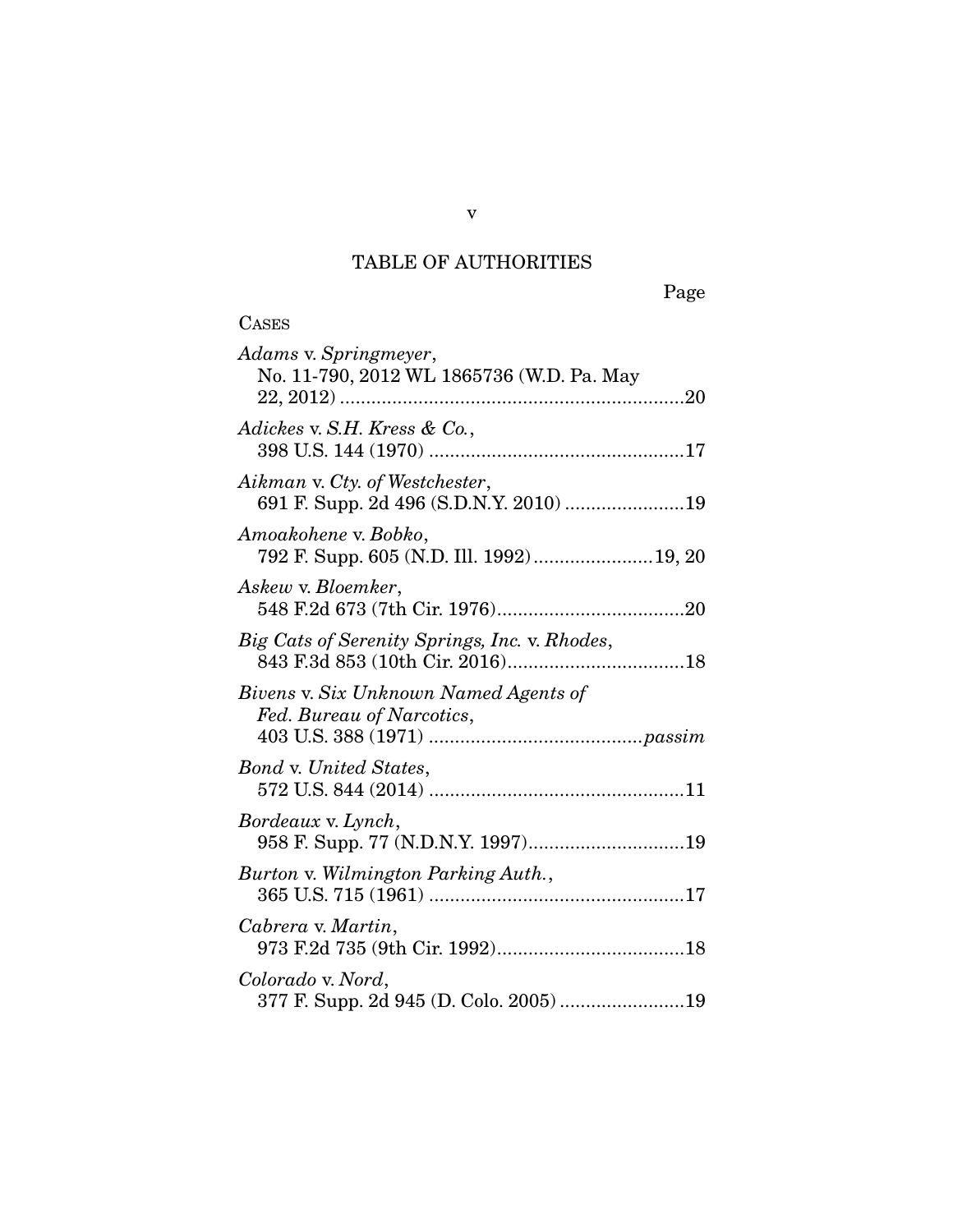| Page                                                          |
|---------------------------------------------------------------|
| Couden v. Duffy,                                              |
| Crawford-El v. Britton,                                       |
| DeMayo v. Nugent,                                             |
| Edmonson v. Leesville Concrete Co.,                           |
| <i>Fuentes v. Shevin,</i>                                     |
| Guerrero v. Scarazzini,<br>274 Fed. Appx. 11 (2d Cir. 2008)19 |
| Hampton v. Hanrahan,                                          |
| Hindes v. FDIC,                                               |
| Johnson v. Orr,                                               |
| King v. United States,                                        |
| King v. United States,<br>No. 1:16-cv-343, 2017 WL 6508182    |
| Kletschka v. Driver,                                          |

vi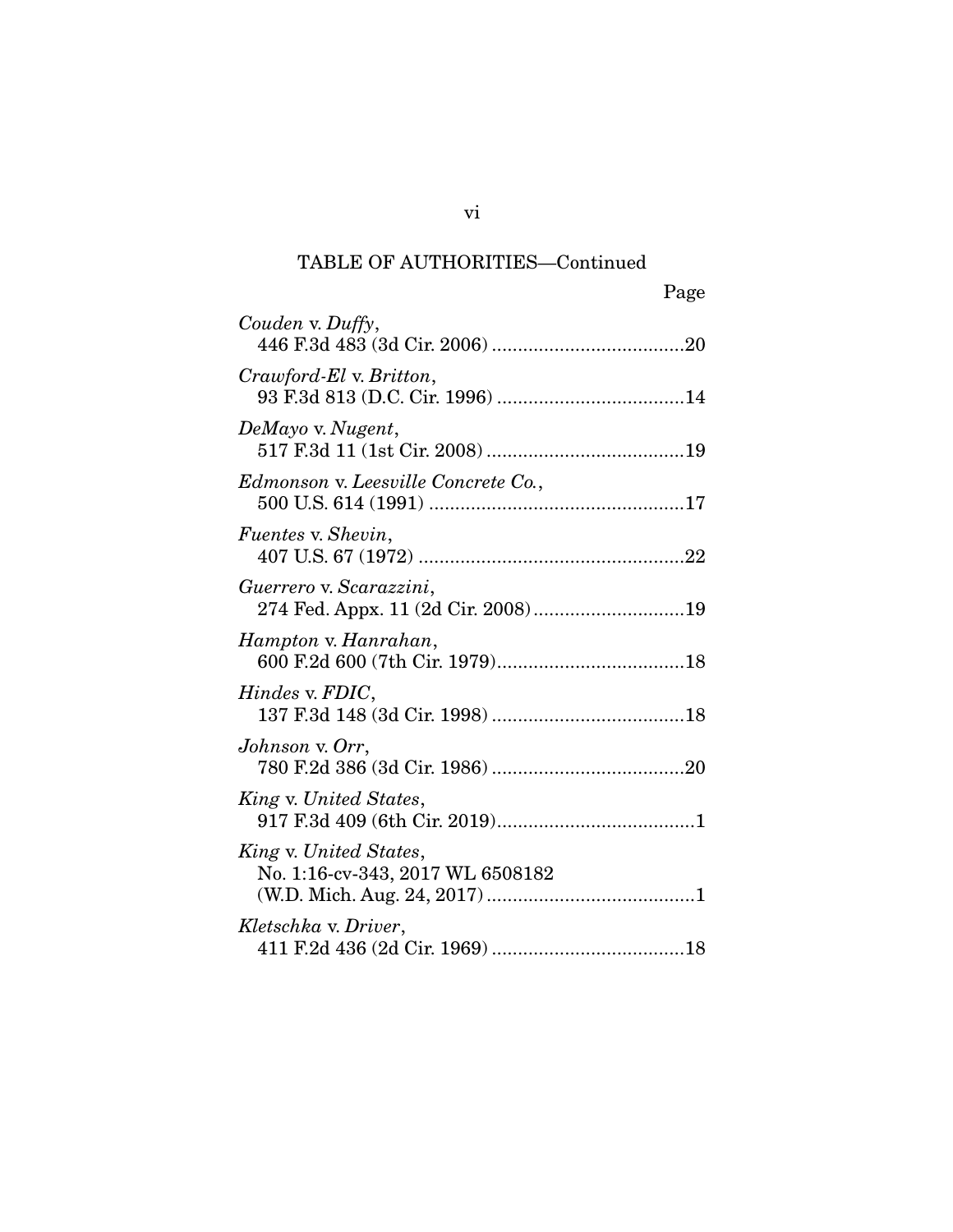|                                                                                                      | Page |
|------------------------------------------------------------------------------------------------------|------|
| Knights of the Ku Klux Klan v.<br>East Baton Rouge Par. Sch. Bd.,                                    |      |
| Lake Country Estates, Inc. v.<br>Tahoe Reg'l Planning Agency,<br>440 U.S. 391 (1979)  14, 18, 19, 21 |      |
| Laswell v. Brown,                                                                                    |      |
| Lugar v. Edmonson Oil Co.,                                                                           |      |
| Macaluso v. Dane Cty.,                                                                               |      |
| Mayor of New York v. Miln,                                                                           |      |
| Mitchell v. W.T. Grant Co.,                                                                          |      |
| Monell v. Dep't of Soc. Servs.,                                                                      |      |
| Monroe v. Pape,                                                                                      |      |
| North Ga. Finishing, Inc. v. Di-Chem, Inc.,                                                          |      |
| Olson v. Norman,                                                                                     |      |
| Pettiford v. Greensboro,<br>556 F. Supp. 2d 512 (M.D.N.C. 2008)20, 21                                |      |

vii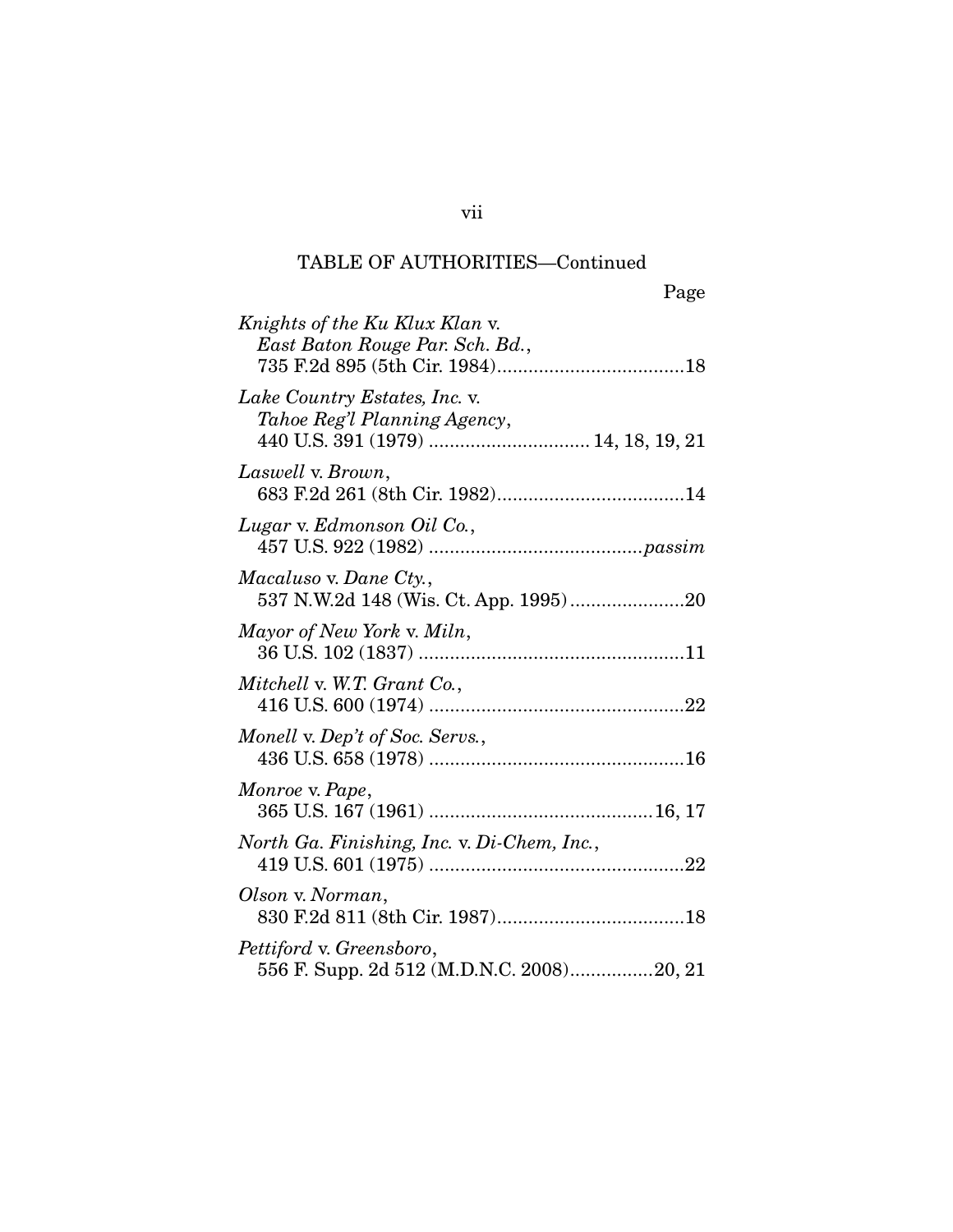| Page                                                              |
|-------------------------------------------------------------------|
| Pike v. United States,<br>868 F. Supp. 2d 667 (M.D. Tenn. 2012)19 |
| Pou v. DEA,<br>923 F. Supp. 573 (S.D.N.Y. 1996) 19                |
| Sniadach v. Family Fin. Corp.,                                    |
| Strickland v. Shalala,                                            |
| Texas v. Kleinert,                                                |
| Tyson v. Willauer,<br>289 F. Supp. 2d 190 (D. Conn. 2003)19       |
| United States v. Classic,                                         |
| United States v. Price,                                           |
| West v. Mesa,                                                     |
| Wilkinson v. Hallsten,<br>No. 5:06CV2, 2006 WL 2224293 (W.D.N.C.  |
| Ziglar v. Abbasi,                                                 |
| <b>STATUTES</b>                                                   |
|                                                                   |

28 U.S.C. 2676 ............................................................. 10

### viii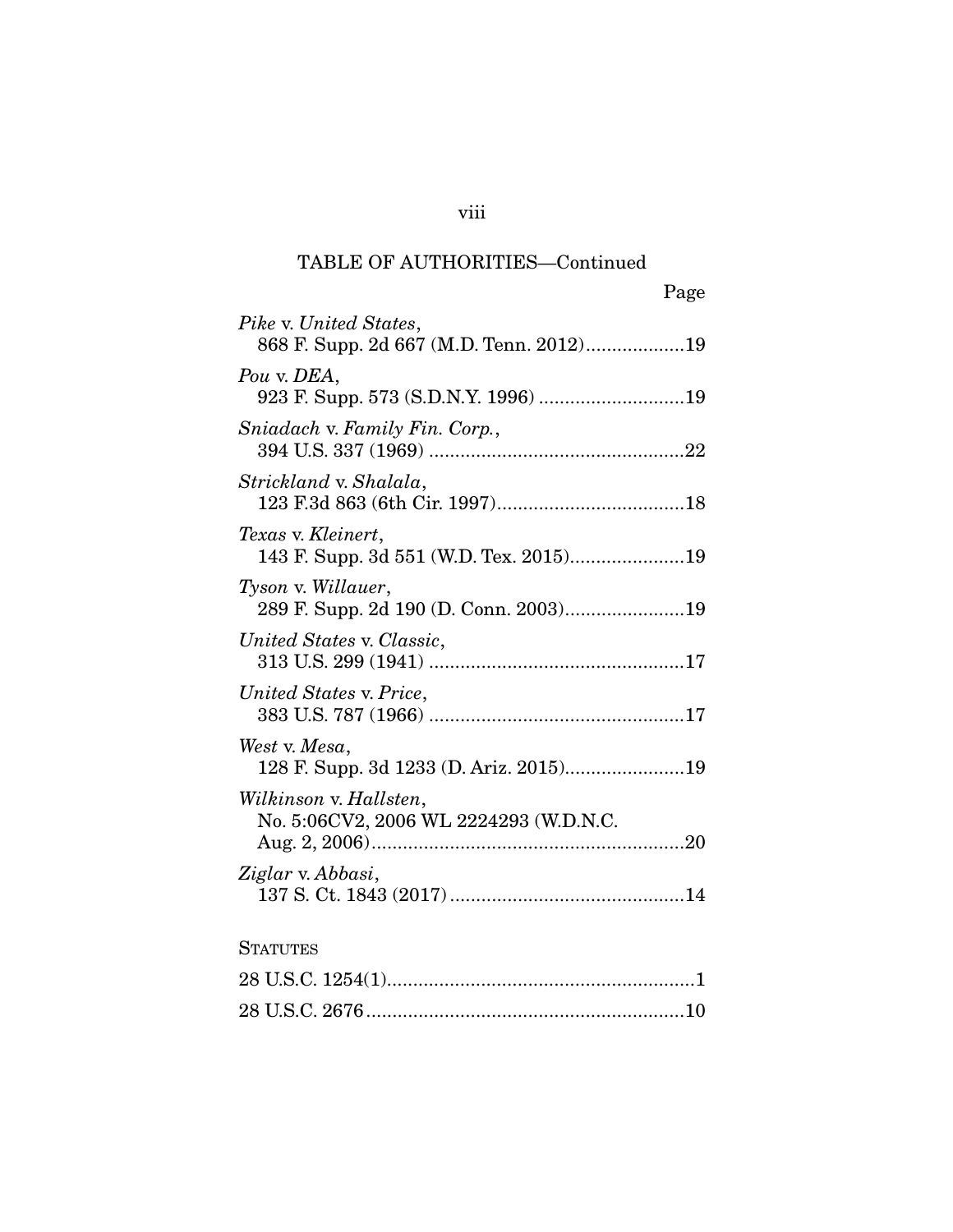|                                              | Page |
|----------------------------------------------|------|
|                                              |      |
|                                              |      |
|                                              |      |
| Mich. Comp. Laws § 764.15d (West 2019) 9, 13 |      |
| Va. Code Ann. § 15.2-1726 (West 2019)13      |      |

## OTHER AUTHORITIES

| Alexander A. Reinert, <i>Measuring the Success of</i><br>Bivens Litigation and Its Consequences for the<br>Individual Liability Model, 62 Stan. L. Rev. |  |
|---------------------------------------------------------------------------------------------------------------------------------------------------------|--|
|                                                                                                                                                         |  |
| Jerome P. Bjelopera, Cong. Research Serv.,<br>R41780, The Federal Bureau of Investigation<br>and Terrorism Investigations (Apr. 24, 2013)12             |  |
| Joanna C. Schwartz, How Qualified Immunity                                                                                                              |  |
|                                                                                                                                                         |  |
| Kade Crockford, Beyond Sanctuary: Local Strat-<br>egies for Defending Civil Liberties, Century                                                          |  |
| Michael Maharrey, Local Cops Can Skirt State<br>Limits on Surveillance by Joining Federal<br><i>Task Forces</i> , Found. for Econ. Educ. (May 7,        |  |
|                                                                                                                                                         |  |
|                                                                                                                                                         |  |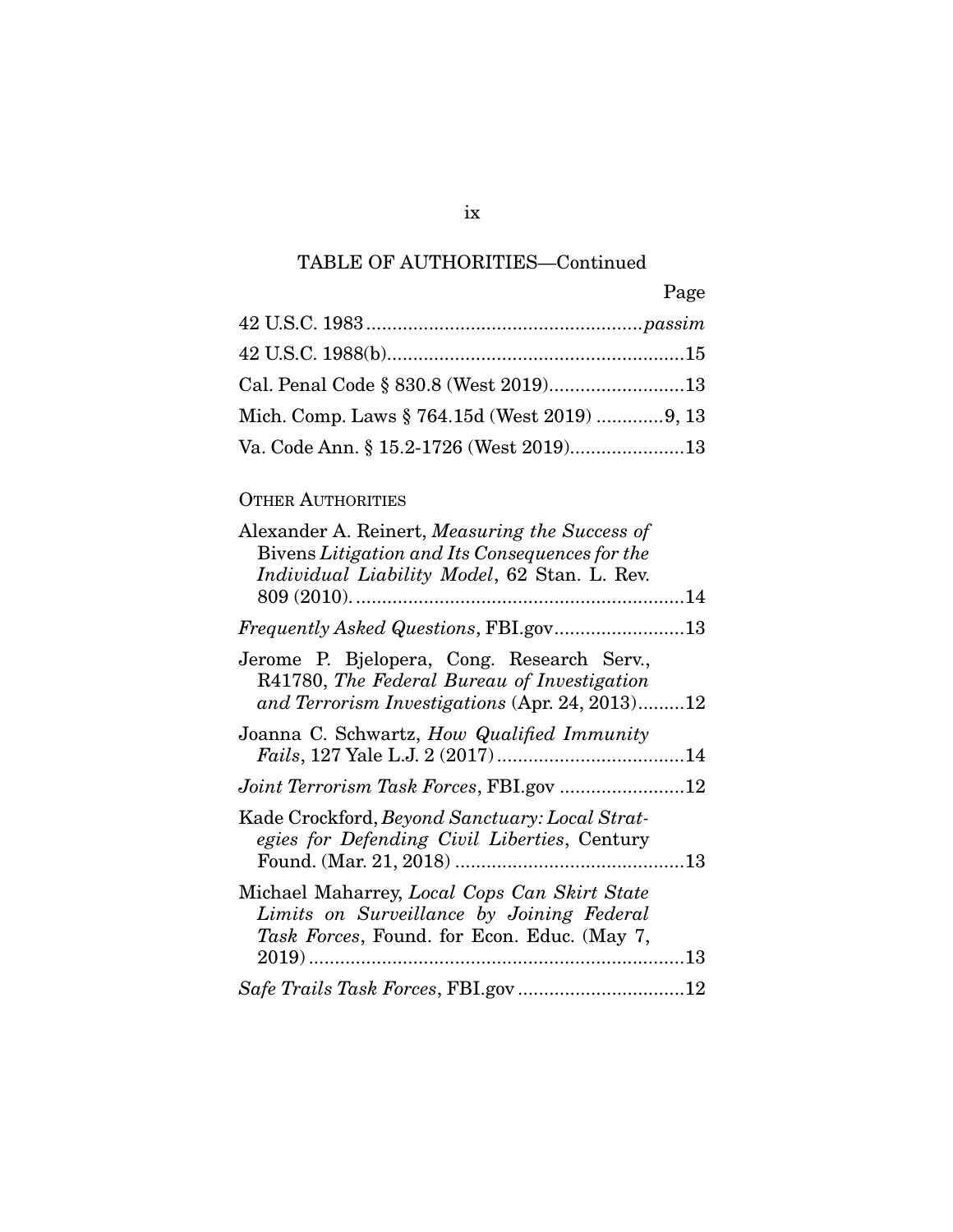Page

| Simone Weichselbaum, Why Some Police De-<br>partments Are Leaving Federal Task Forces,<br>The Marshall Project (Oct. 31, 2019)12, 13 |
|--------------------------------------------------------------------------------------------------------------------------------------|
| <i>Task Forces</i> , U.S. Att'y Off. for the W. Dist. Pa. 12                                                                         |
| U.S. Dept. of Justice, The Department of Justice's                                                                                   |
| Violent Gang Task Forces, FBI.gov12                                                                                                  |

x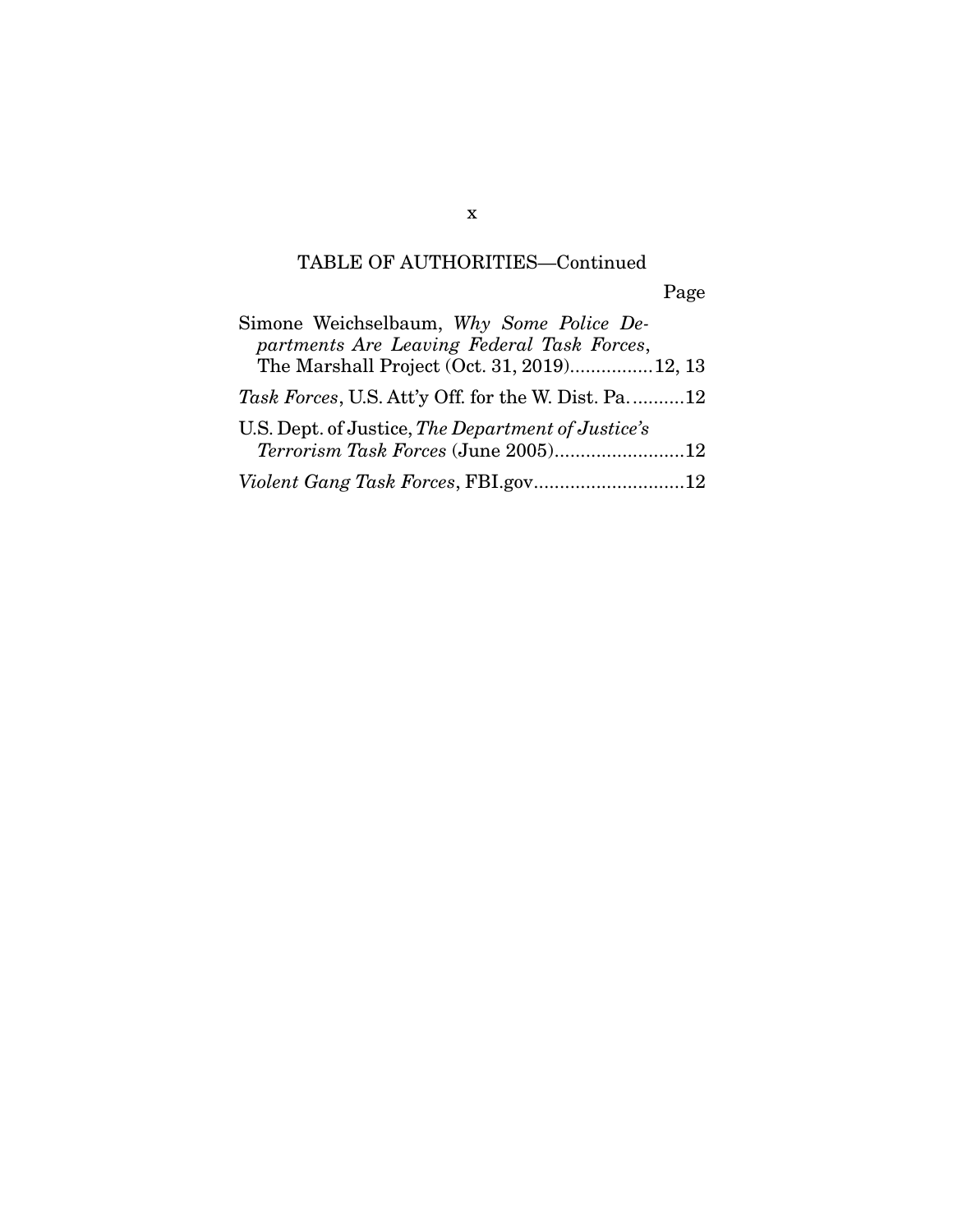## CROSS-PETITION FOR A WRIT OF CERTIORARI

 King conditionally cross-petitions for a writ of certiorari to review the opinion of the United States Court of Appeals for the Sixth Circuit.

### OPINIONS BELOW

--------------------------------- ---------------------------------

 The opinion of the Sixth Circuit, Pet. App. 1a, is reported at 917 F.3d 409. The opinion of the United States District Court for the Western District of Michigan, Pet. App. 46a, is not reported but is available at 2017 WL 6508182.

### JURISDICTION

--------------------------------- ---------------------------------

 The Sixth Circuit entered its opinion below on February 25, 2019. The officers' petition for rehearing en banc was denied on May 28, 2019. On August 18, Justice Sotomayor extended the time within which to file a petition for a writ of certiorari to and including September 25, 2019. On September 16, Justice Sotomayor further extended the time within which to file a petition for a writ of certiorari to and including October 25, 2019. The officers filed a petition for a writ of certiorari on that date. King timely files this conditional cross-petition and invokes this Court's jurisdiction under 28 U.S.C. 1254(1).

--------------------------------- ---------------------------------

1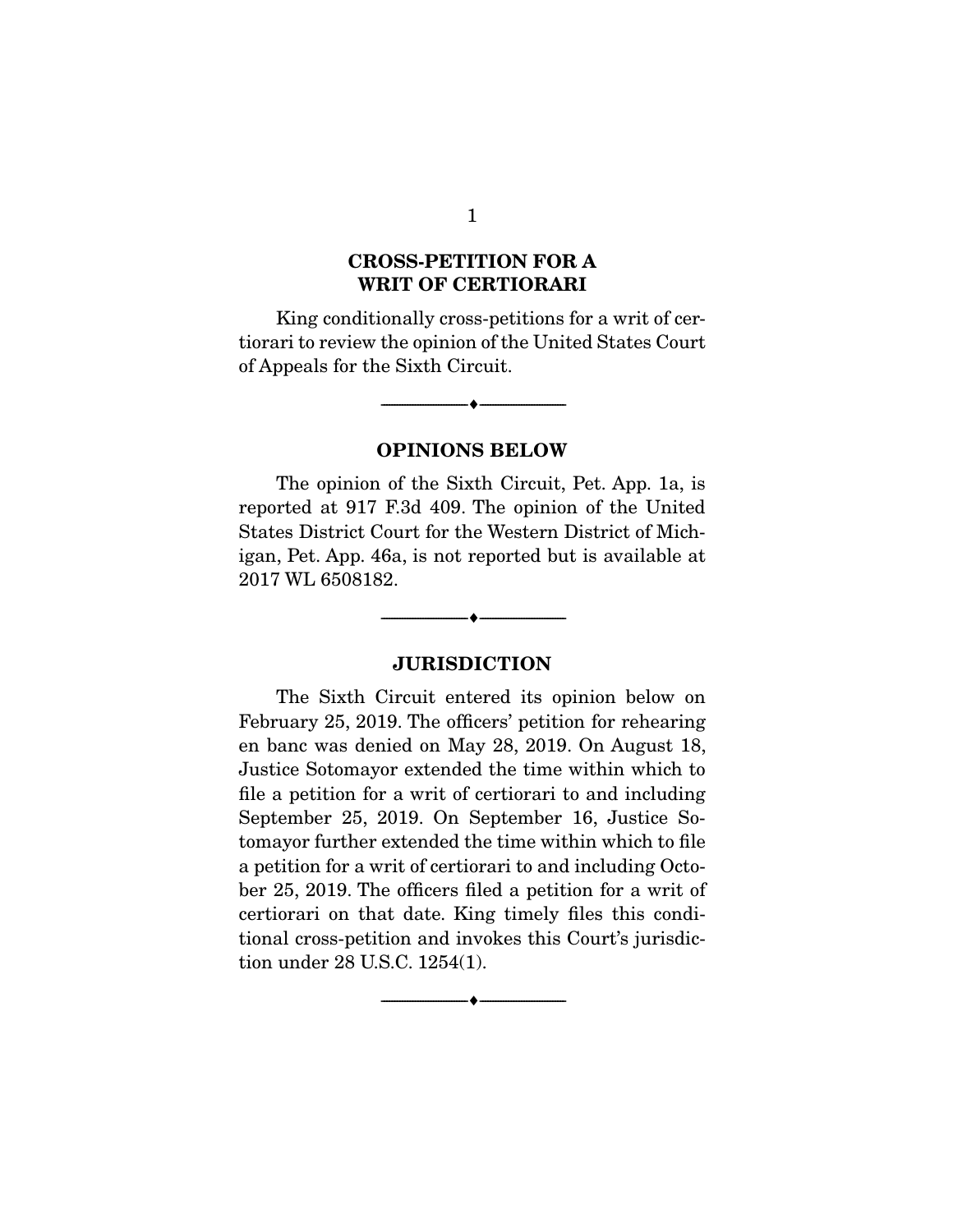### STATUTORY PROVISION INVOLVED

 The Civil Rights Act of 1871, 42 U.S.C. 1983, provides:

Every person who, under color of any statute, ordinance, regulation, custom, or usage, of any State or Territory or the District of Columbia, subjects, or causes to be subjected, any citizen of the United States or other person within the jurisdiction thereof to the deprivation of any rights, privileges, or immunities secured by the Constitution and laws, shall be liable to the party injured in an action at law, suit in equity, or other proper proceeding for redress[.]

### STATEMENT

--------------------------------- ---------------------------------

 The intermingling of state and federal law enforcement officers through the rise of joint statefederal police task forces requires victims of constitutional violations to play a cruel shell game. Plaintiffs must guess whether to bring claims under 42 U.S.C. 1983 (for constitutional violations committed under color of state law); *Bivens* v. *Six Unknown Named Agents of Fed. Bureau of Narcotics*, 403 U.S. 388 (1971) (for constitutional violations committed under color of federal law); the FTCA (for torts committed by federal employees); or some combination thereof, while the government hides the ball beneath shifting state and federal authority.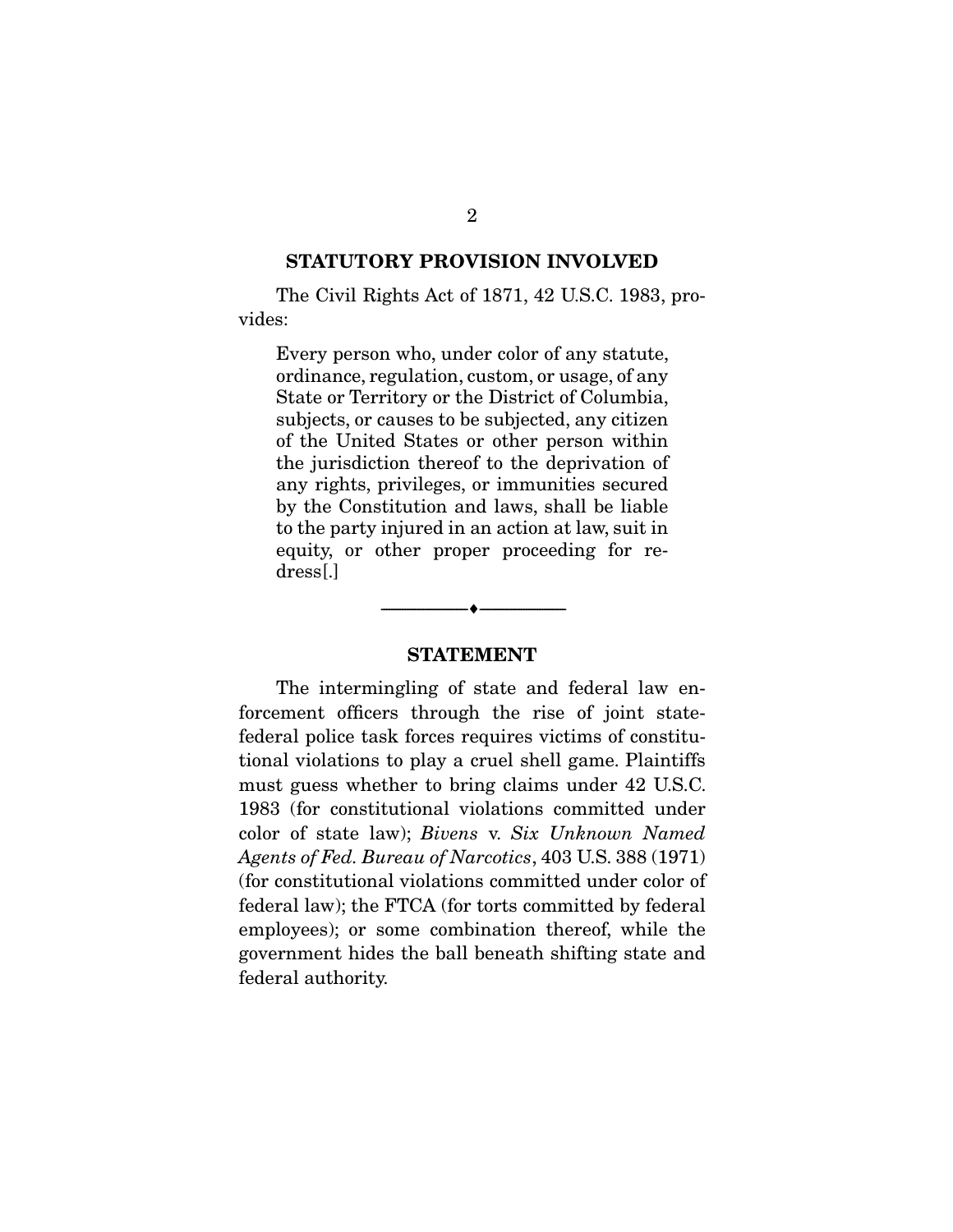In their petition, FBI Special Agent Douglas Brownback and Grand Rapids, Michigan, Police Detective Todd Allen (the "officers") attempt to do just that by asking this Court to (1) treat a Michigan police officer enforcing Michigan law as a federal employee; (2) allow the Federal Government to assume the Michigan officer's liability for unconstitutionally executing a Michigan warrant as part of a joint state-federal police task force; (3) provide the Federal Government immunity under Michigan law; and (4) for that reason, provide the officers immunity under the FTCA's judgment bar. By swapping between state and federal authority, the officers argue that they cannot be held accountable for unconstitutionally stopping, searching, beating, and arresting James King, an innocent college student the officers unreasonably misidentified as a fugitive.

 In his conditional cross-petition, King asks the Court to consider whether a task force member's unconstitutional acts can be remedied under Section 1983 or whether they must be pursued under *Bivens*. Below, the Sixth Circuit held that task force members categorically act under color of federal law and, therefore, can only be sued under *Bivens*. Although the officers were in Michigan executing a Michigan warrant against a Michigan resident suspected of a Michigan crime at the request of a Michigan police chief, the Sixth Circuit held that the officers were not acting under color of state law; their task force membership immunized them from liability under Section 1983. That opinion represents one side of a circuit split.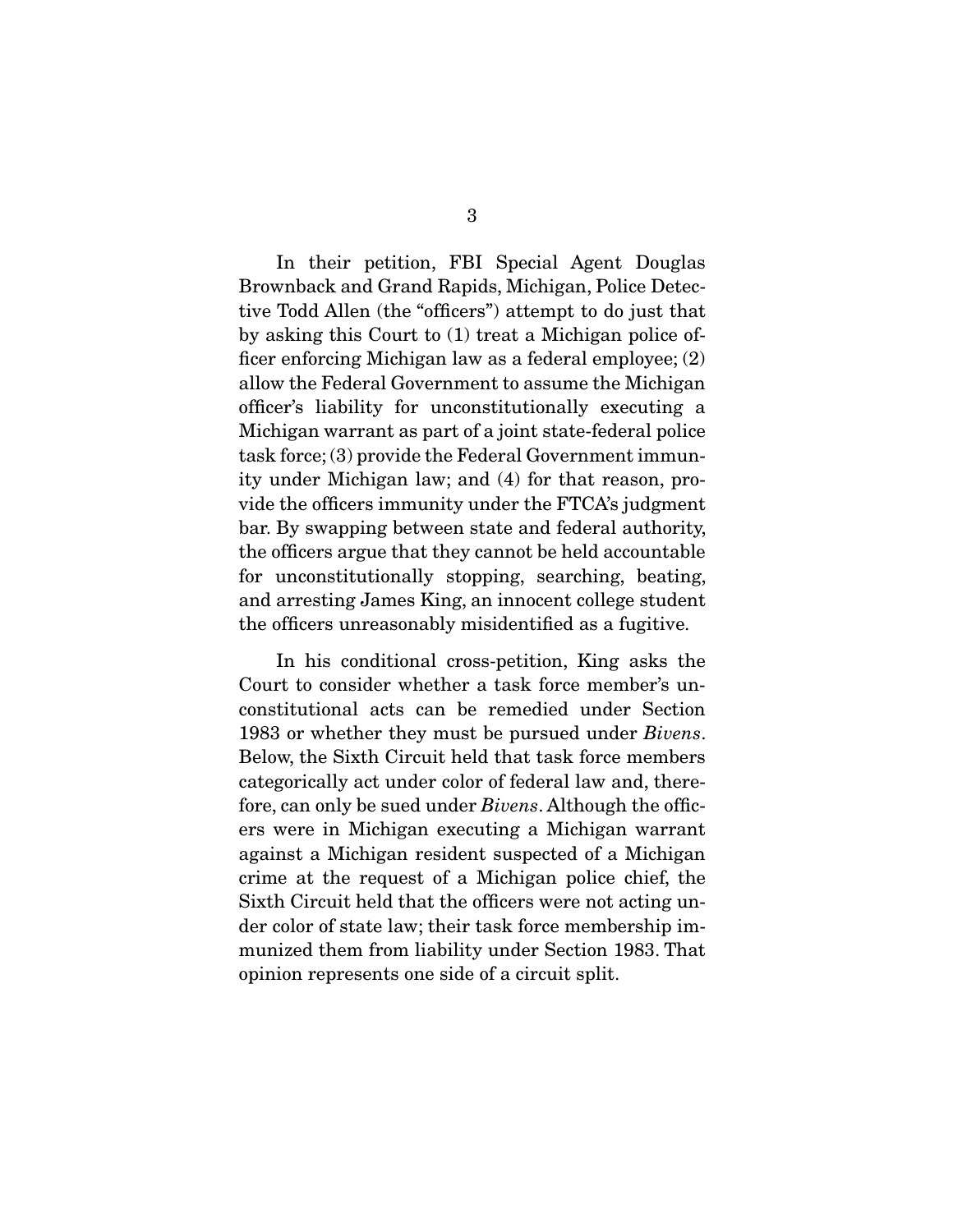Because the officers' task force membership raises issues under the FTCA, Section 1983, and *Bivens*, this Court should grant the petition and cross-petition together or deny both. If it addresses the application of the FTCA to task force members, this Court should also address the application of Section 1983 and *Bivens*.

## I. Members of a joint state-federal police task force acting under a Michigan warrant unreasonably misidentified King as a Michigan fugitive and unconstitutionally stopped, searched, beat, and arrested him.

 On the afternoon of Friday, July 18, 2014, 21-yearold college student James King was walking between his two summer jobs in Grand Rapids, Michigan. He came upon two men leaning against a black SUV. Unbeknownst to King, these men were members of a joint fugitive task force operated by the FBI and the Grand Rapids Police Department. Pet. App. 2a; D. Ct. Doc. 73- 2, at 505. That task force was "supervised" by the FBI, but "[o]verall management of the [task force was] the shared responsibility of the participating agency heads[.]" D. Ct. Doc. 73-2, at 505.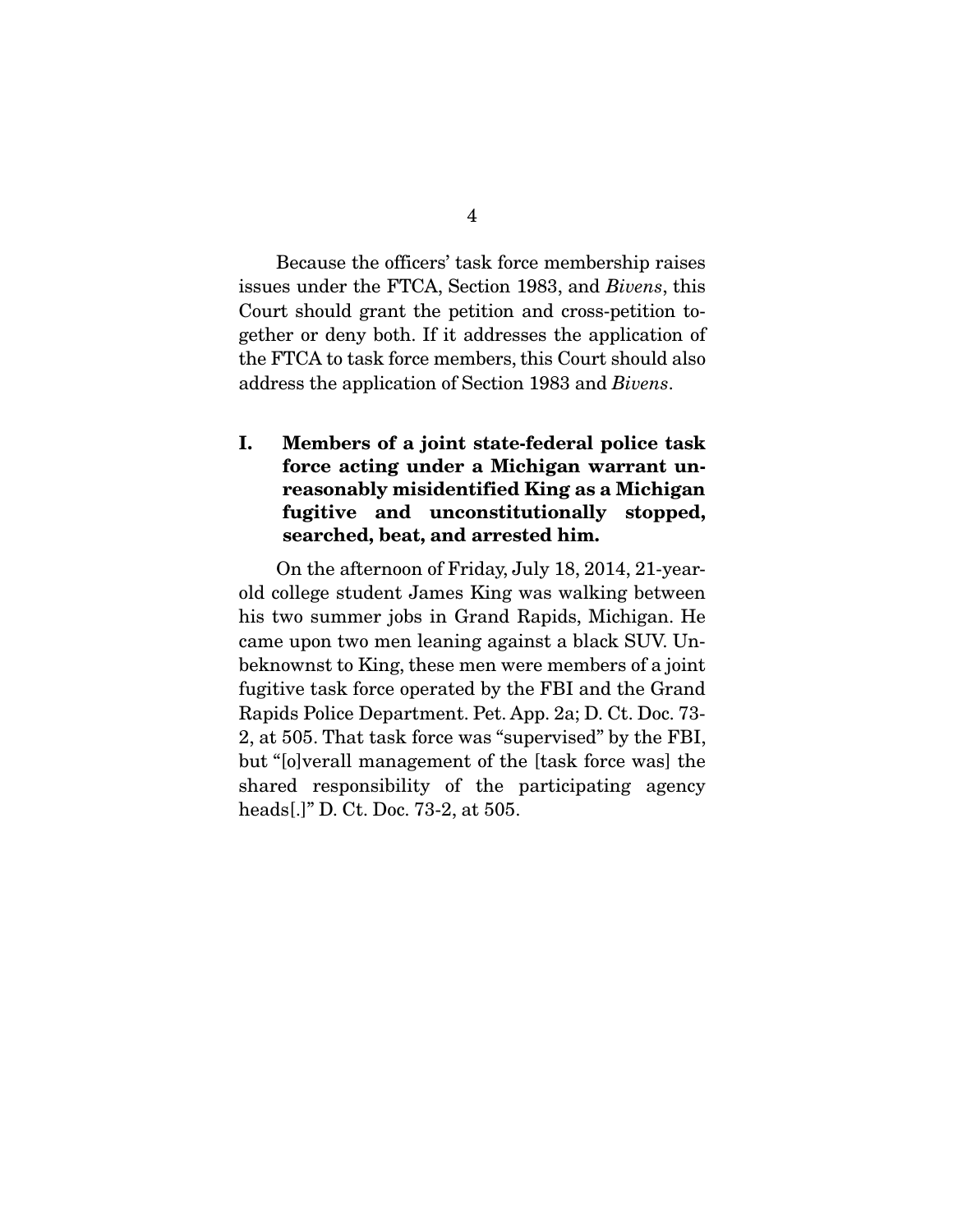One man leaning on the SUV was Grand Rapids Police Detective Todd Allen. The other was FBI Special Agent Douglas Brownback. Both men were in scruffy street clothes, not uniforms. Pet. App. 2a. Allen's appearance is pictured below:



Doc. 36, at 19.

 The officers were looking for fugitive Aaron Davison, who was wanted on a Michigan warrant for a home invasion he committed in Grand Rapids. The description of Davison from which the officers were working was very broad. They knew only that Davison was a 26-year-old white male between 5'10" and 6'3" with glasses; short, dark hair; and a thin build. Pet. App. 2a–3a.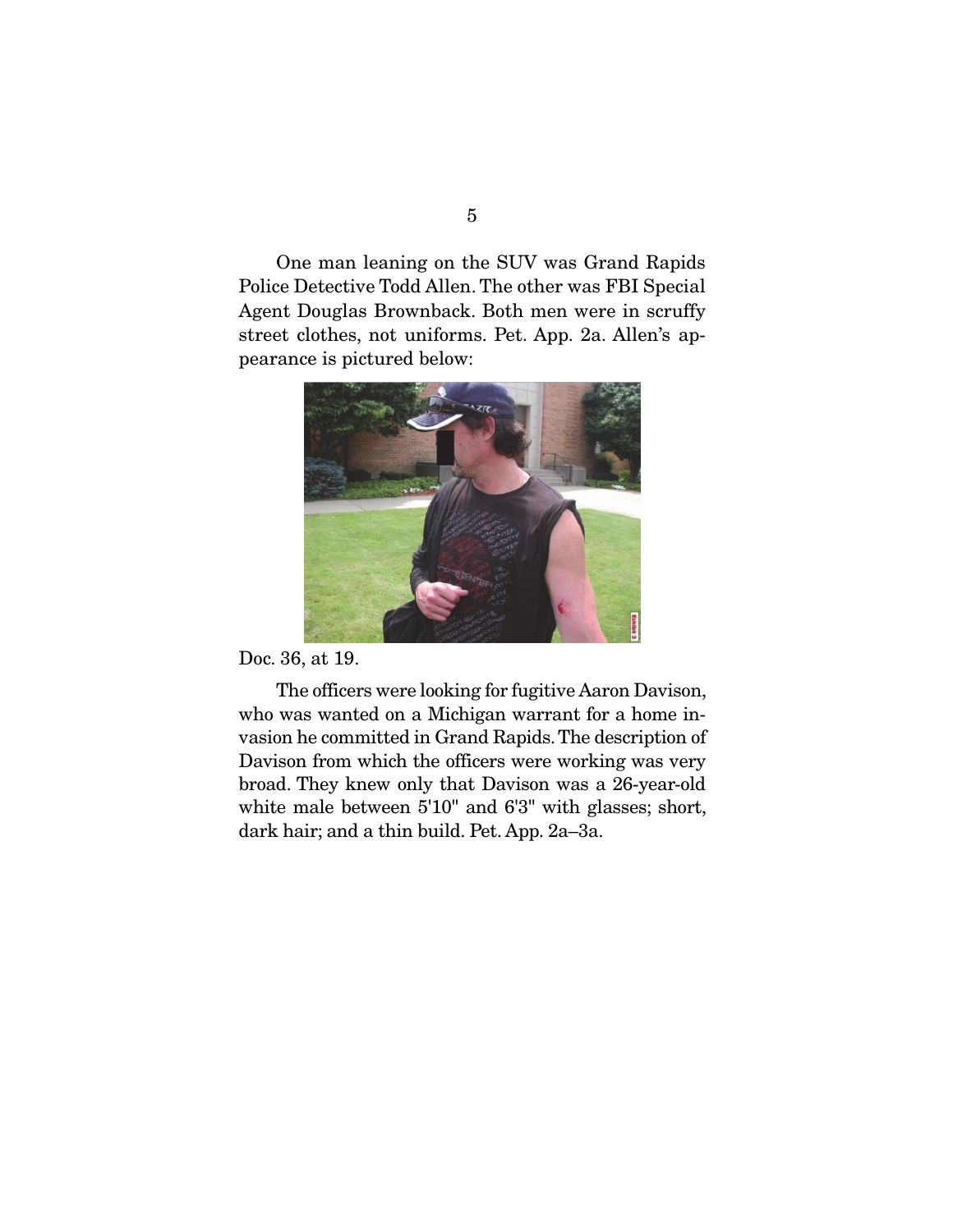The officers had a seven-year-old driver's license photo of Davison and a more recent Facebook photo, where Davison's face was not visible:



 *Davison Driver's Davison License Photo Facebook Photo*

Pet. App. 3a, 18a.



 The officers did not find Davison, but they did find King. Five years younger than Davison, King did not bear a resemblance to either photograph of Davison the officers had:



Doc. 36, at 21. But because King was a white male with glasses between 5'10" and 6'3" tall, the officers stopped him. Pet. App. 3a.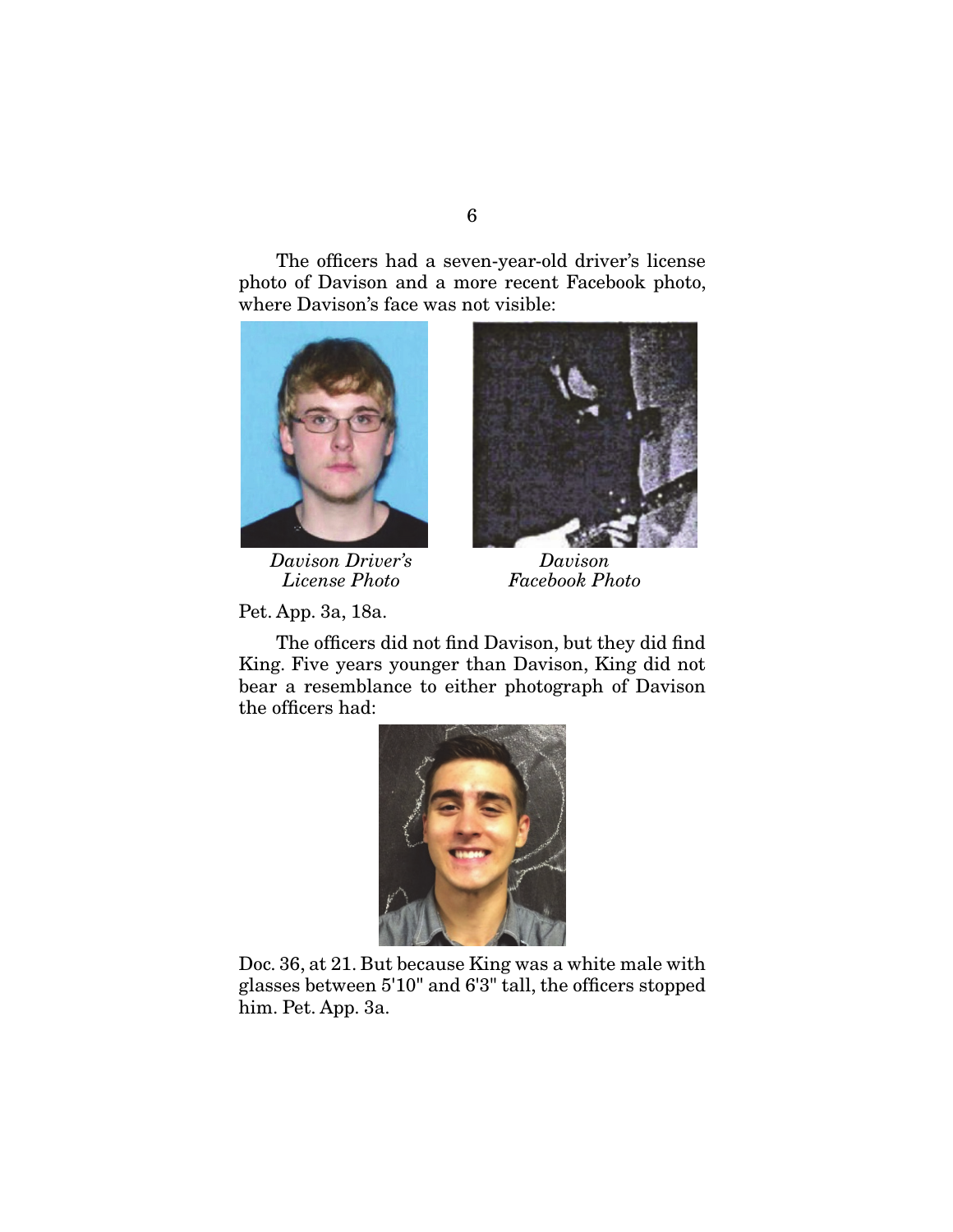King did not realize that the men who stopped him were law enforcement officers. Pet. App. 2a–4a. Neither Brownback nor Allen identified himself, and King did not recognize that both officers were wearing lanyards with badges. Pet. App. 2a–4a.

 Allen asked King who he was. King replied, "James." Allen then asked King for identification, and King said he did not have any. The officers put King up against their vehicle. Allen then removed King's wallet, prompting King to ask, "Are you mugging me?" King turned and tried to run, but Allen tackled him to the ground. King shouted for help, begging passersby to call the police, but Allen choked King unconscious. Pet. App. 3a–4a.

 After regaining consciousness, King tried to save his own life by biting Allen in the arm that was still around King's neck. Allen then, as he later testified, beat King in the head and face "as hard as I could, as fast as I could, and as many times as I could." Pet. App. 4a.

 Responding to King's pleas for help, bystanders called the police, and uniformed officers eventually arrived. Like King, the bystanders did not know that Allen and Brownback were law enforcement officers. 4a–5a.

 Grand Rapids police officers took King from the scene to the emergency room. Despite realizing that King was not the sought-after fugitive, officers moved King from the hospital to the county jail and charged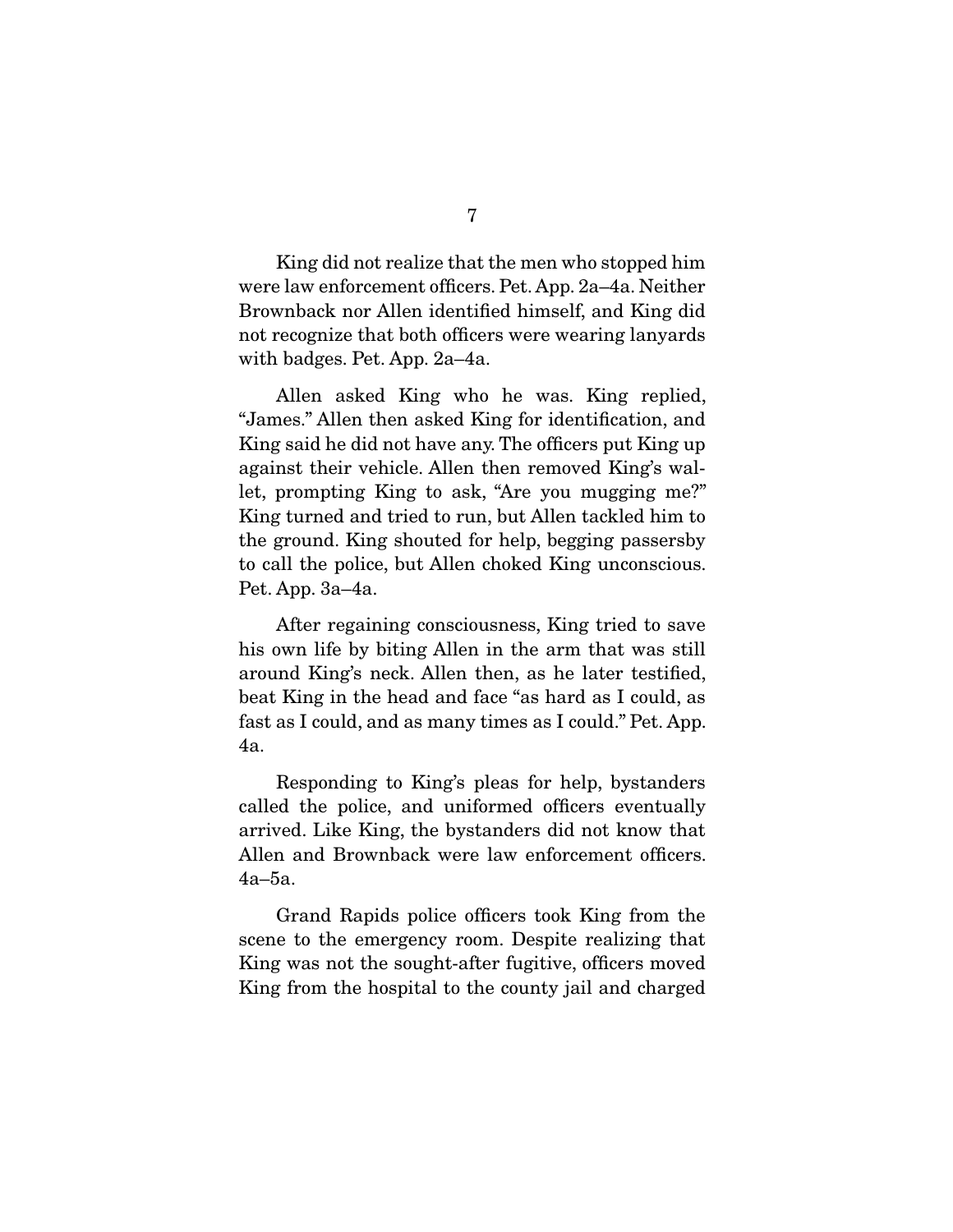him with several felonies related to his interaction with the officers. Pet. App. 5a.

 The Kent County, Michigan, prosecutor pursued felony charges against King for assaulting a police officer and causing injury, assaulting a police officer, and assault with a dangerous weapon. D. Ct. Doc. 74-8, at 1. A jury acquitted King on all charges. Pet. App. 5a.

## II. The district and circuit courts held that the officers are immune from liability under Section 1983 because of their task force membership.

 On April 4, 2016, King filed this lawsuit in the United States District Court for the Western District of Michigan. Because the officers are an FBI agent and a Grand Rapids city police detective, King was unsure of the appropriate claims to bring. Accordingly, King alleged alternative counts against the officers: one under Section 1983 and one under *Bivens*. He also brought a count under the FTCA. In lieu of answering, the officers filed a motion to dismiss.

 On August 24, 2017, the district court dismissed all of King's claims. The court held that because the officers were members of a task force, King could not pursue claims under Section 1983. Pet. App. 56a–57a ("[Section] 1983 does not apply to federal Task Force officers working on an open federal investigation."). The district court acknowledged that the officers acted pursuant to a Michigan warrant for a Michigan crime. Pet. App. 56a. But the fact that the officers were acting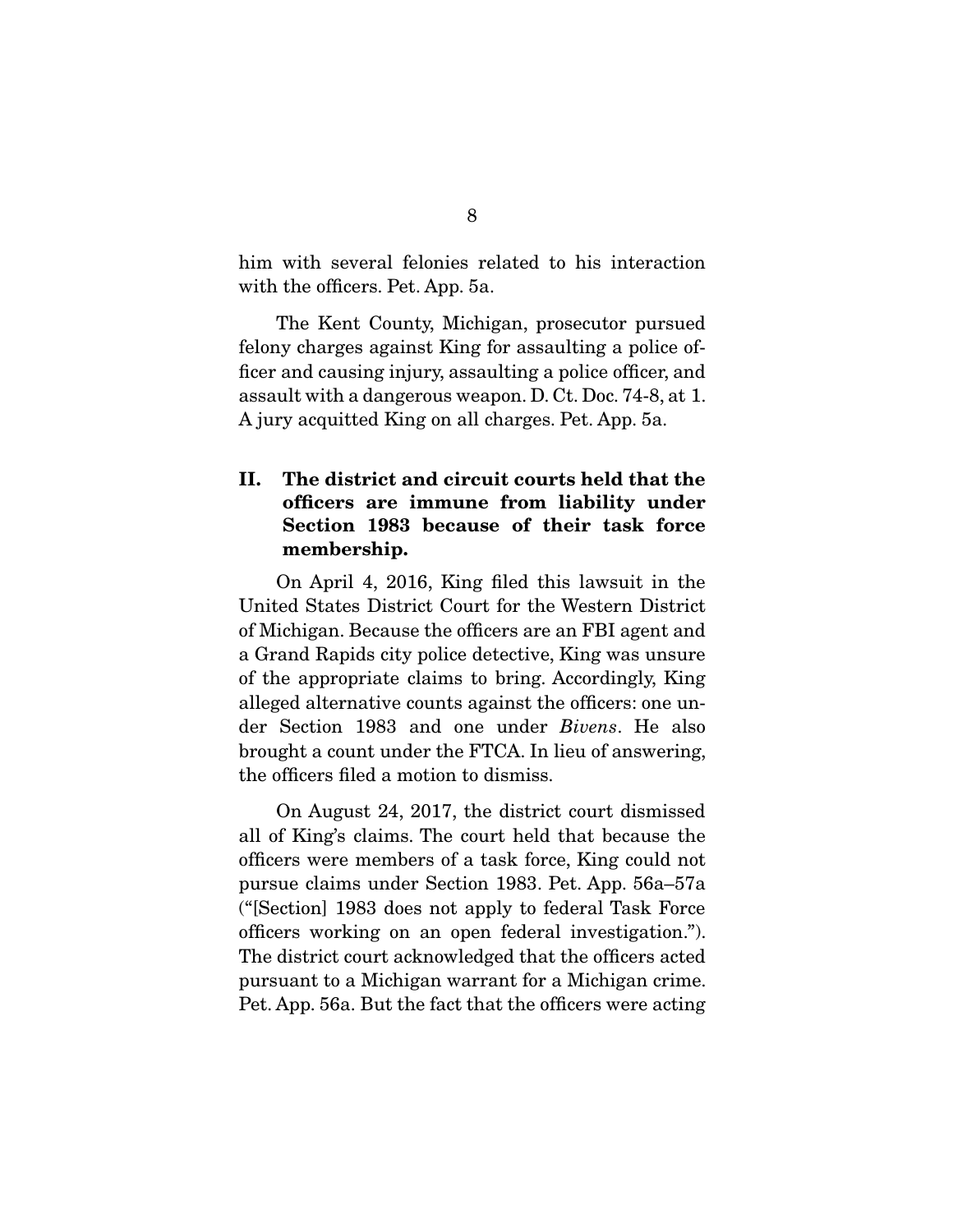under color of state law "under a cooperative federalism scheme d[id] not change the [court's] analysis." Pet. App. 56a. Additionally, the court found that even though *Bivens* claims were technically available to King, qualified immunity shielded the officers from liability for those claims. Pet. App. 60a–68a.

 King appealed. In the Sixth Circuit, the officers argued that King's constitutional claims were foreclosed by the FTCA's judgment bar because the district court had dismissed King's FTCA claim and that, in any case, the court had correctly granted the officers qualified immunity. Although the Sixth Circuit agreed with the district court that the officers could not be sued under Section 1983 because they were task force members,1 Pet. App. 34a–37a, it rejected the officers' FTCA argument, held that the officers were not entitled to qualified immunity, and remanded King's claims to proceed under *Bivens*. Pet. App. 38a.

 After the Sixth Circuit denied the officers' request for rehearing en banc, the officers filed a petition for a

<sup>&</sup>lt;sup>1</sup> Although King argued on appeal that both officers were acting under color of state law, the Sixth Circuit only addressed King's arguments regarding state officer Allen. It also mistakenly presumed that the task force is "managed" by the FBI and incorrectly stated that King had "not alleged or demonstrated that the state was involved in authorizing or administering the task force." App. 36a. To the contrary, the task force is managed jointly by the FBI and the Grand Rapids Police Department, D. Ct. Doc. 73-2, at 505, and King explained at length how the state was involved in "authorizing" the task force. See, *e.g.*, Doc. 36, at 75 (noting, among other things, "Absent the state warrant, Mich. Comp. Laws § 764.15d, *and* the request of the Grand Rapids Police Chief, the FBI could not arrest Davison in Grand Rapids.").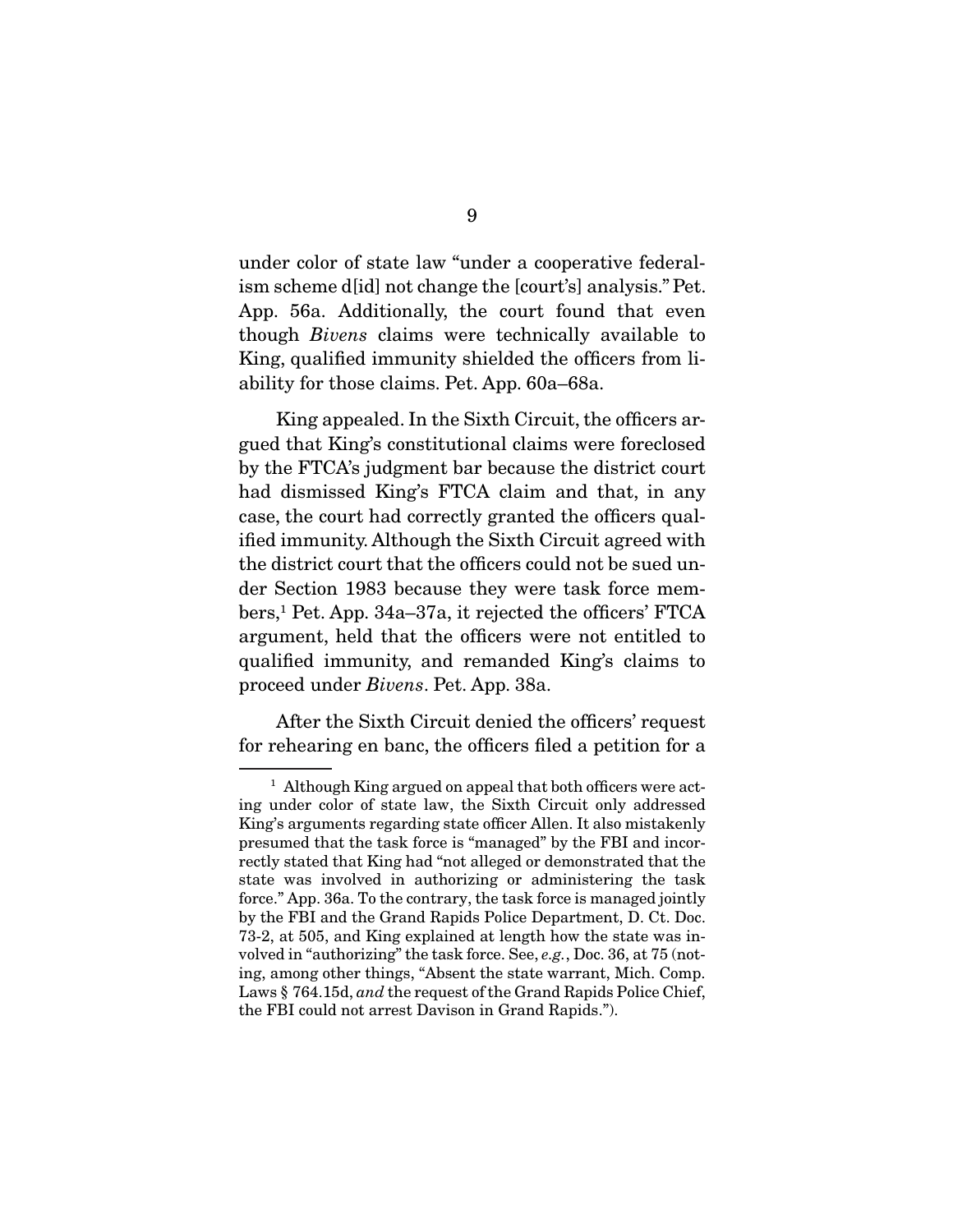writ of certiorari, asking this Court to expand the immunities provided to federal employees under the FTCA's judgment bar, 28 U.S.C. 2676.

## REASONS FOR GRANTING THE CROSS-PETITION

--------------------------------- ---------------------------------

 If this Court grants the officers' petition to consider the application of the FTCA to task force members, it should also grant King's cross-petition to consider the application of Section 1983 and *Bivens*. Because the officers' task force membership intertwines state and federal authority and because the FTCA, Section 1983, and *Bivens* are closely related and frequently raised as supplemental or alternative claims—this Court should consider all three or none.

 The officers' petition illustrates the present confusion about state and federal authority. With the nationwide proliferation of joint state-federal police task forces, courts and plaintiffs have struggled to determine whether task force members act under color of state law, federal law, or both. That distinction is crucial to safeguarding constitutional rights because it dictates the claims a plaintiff can bring.

 The long-established test to determine whether a person acts under color of state law for purposes of Section 1983 considers the totality of the circumstances. Under that test, courts have held that state officers, federal officers, and private persons can act under color of state law.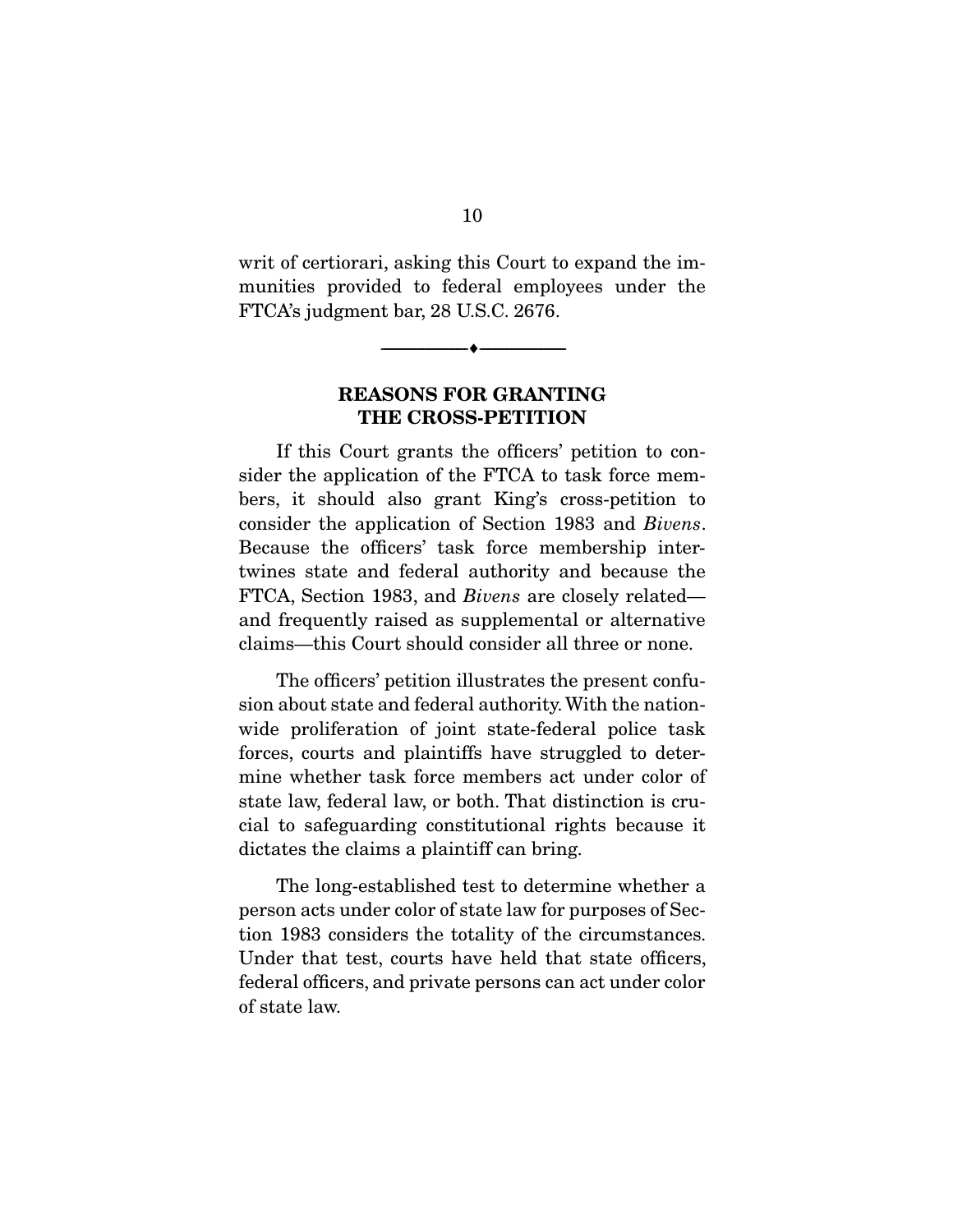The circuit courts are split, however, on whether the test applies to task force members. In two circuits, the courts have held that it does. In the Sixth Circuit and two others, however, the courts have held that it does not. Rather than consider the totality of the circumstances, these courts hold that task force members categorically act under color of federal, rather than state, law.

 Without this Court's guidance, confusion will continue to grow, and an increasing number of plaintiffs will suffer constitutional violations under color of state law without access to the remedy prescribed by Congress in Section 1983.

I. The rise of joint state-federal police task forces has created confusion between acts taken under color of state law, for which Section 1983 provides a cause of action, and acts taken under color of federal law, for which *Bivens* provides a cause of action.

 In our federal system, the general police power belongs to the states, not the Federal Government. *Mayor of New York* v. *Miln*, 36 U.S. 102, 139 (1837). "For nearly two centuries it has been clear that, lacking a police power, Congress cannot punish felonies generally." *Bond* v. *United States*, 572 U.S. 844, 854 (2014) (internal quotation marks and citation omitted). But in recent decades, the Federal Government has found a workaround: joint state-federal police task forces.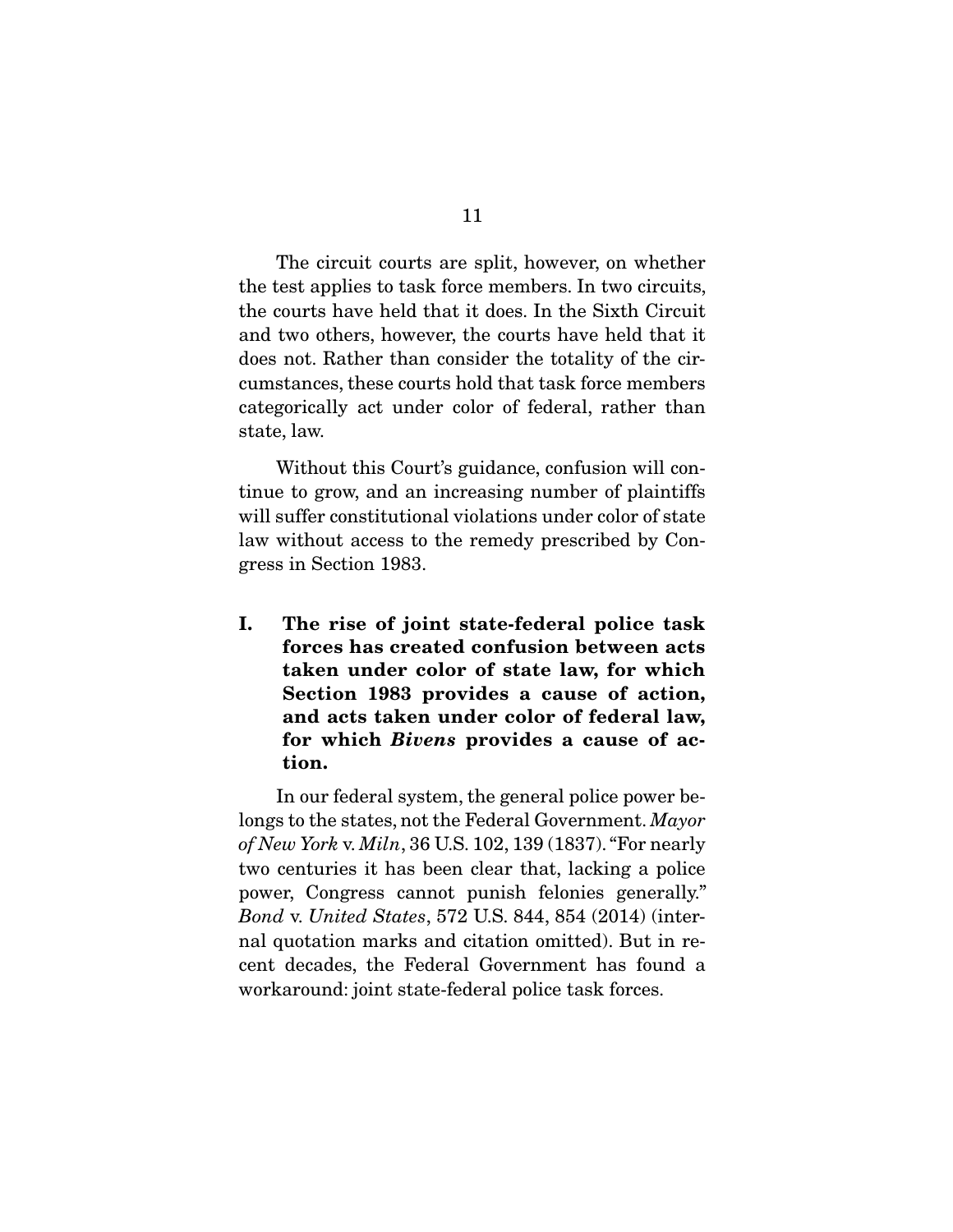Virtually unknown for much of American history, these task forces have become commonplace. "Today about a thousand task forces nationwide operate under the direction of the U.S. Marshals, the FBI or the federal Drug Enforcement Administration[.]"2 That number is growing.<sup>3</sup>

 Task forces are charged with policing everything from narcotics to car thefts. The FBI, for example, advertises its involvement with task forces aimed at terrorism, gangs, organized crime, cyber-crimes, whitecollar crimes, "Indian Country" crimes, bank robberies, narcotics, kidnappings, motor vehicle thefts, and fugitives.<sup>4</sup>

<sup>2</sup> Simone Weichselbaum, *Why Some Police Departments Are Leaving Federal Task Forces*, The Marshall Project (Oct. 31, 2019), http://tiny.cc/iey9fz; see *Task Forces*, U.S. Att'y Off. for the W. Dist. Pa., http://tiny.cc/xg99fz (last visited Nov. 15, 2019) (listing nine different task forces in Pittsburgh, Pennsylvania).

<sup>&</sup>lt;sup>3</sup> In 1979, the FBI and NYPD formed the first state-federal terrorism task force. By 2001, there were 35, and by 2005, there were 103, comprised of more than 5,000 state and federal officers. See, *e.g.*, U.S. Dep't of Justice, *The Department of Justice's Terrorism Task Forces* 15 (June 2005), http://tiny.cc/zlvbgz. "Today there are about 200[.]" *Joint Terrorism Task Forces*, FBI.gov, http://tiny.cc/yf99fz (last visited Nov. 14, 2019). As of 2013, terrorism task force members represented more than 600 state agencies and 50 federal agencies. Jerome P. Bjelopera, Cong. Research Serv., R41780, *The Federal Bureau of Investigation and Terrorism Investigations* 13 (Apr. 24, 2013), http://tiny.cc/fyvbgz.

<sup>4</sup> See, *e.g.*, *Violent Gang Task Forces*, FBI.gov, http://tiny. cc/wj99fz (last visited Nov. 15, 2019) (listing 171 gang task forces operating in 38 states, the District of Columbia, and Puerto Rico); *Safe Trails Task Forces*, FBI.gov, http://tiny.cc/ag99fz (last visited Nov. 15, 2019) (listing 16 task forces in 11 states operated in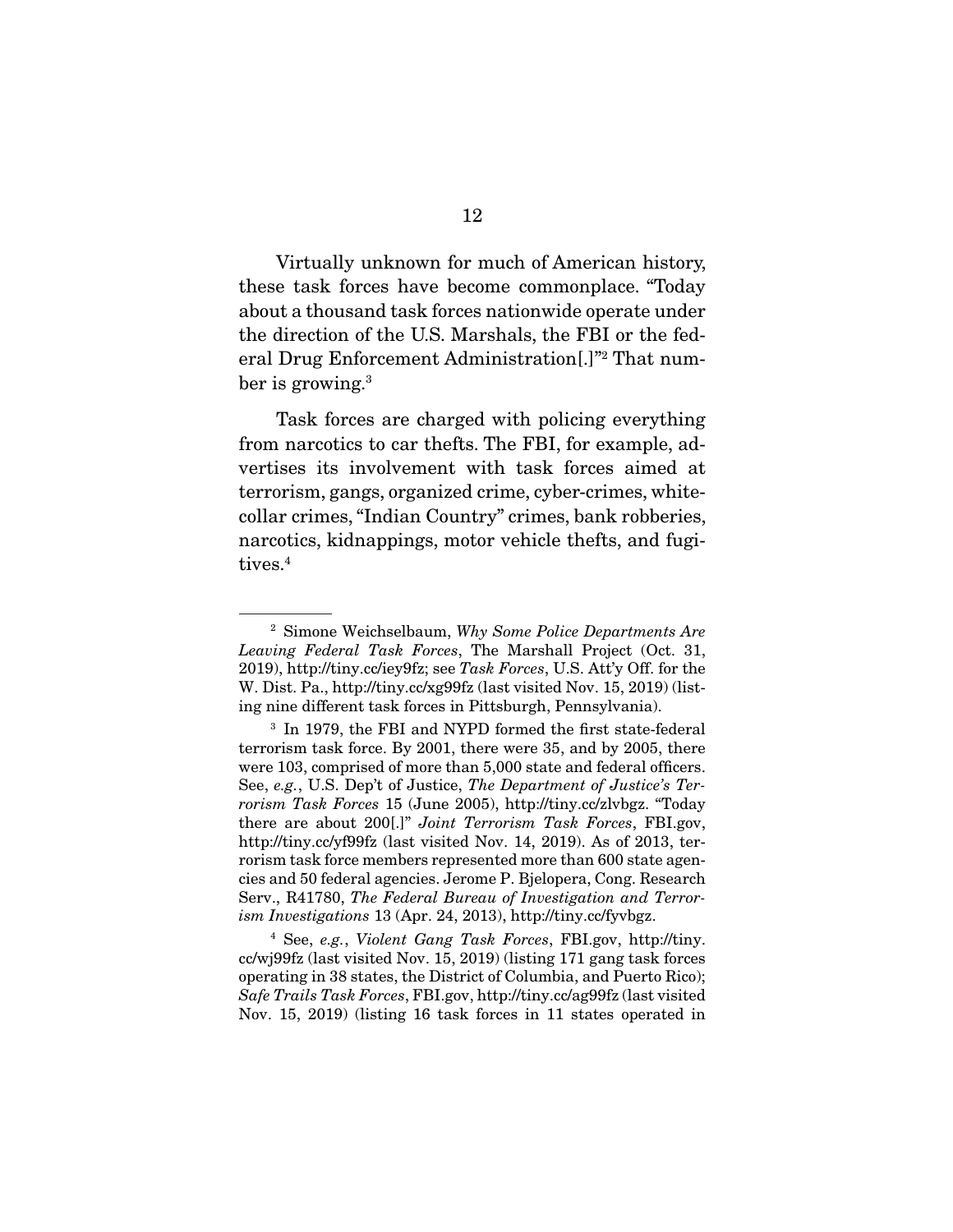Although state-federal composition and administration may vary significantly by task force, members are usually cross-authorized state and federal police officers. State officers are typically deputized as special U.S. Marshals to enforce federal law,<sup>5</sup> while federal officers often operate under state statutes to enforce state law.6 This dual role allows task force members to select the state or federal laws that best suit their purposes.7 The result is often a lack of accountability for constitutional violations.8

 This case highlights several problems created by the task force shell game and why it raises an important issue. While violations committed by officers "under color of state law" can be pursued through a statutory cause of action provided by Congress in Section 1983, violations committed by officers "under color of federal law" must be pursued through an implied

cooperation with "state, local, and tribal law enforcement agencies"); *Frequently Asked Questions*, FBI.gov, http://tiny.cc/bg99fz (last visited Nov. 15, 2019).

<sup>5</sup> See Weichselbaum (noting that U.S. Marshals deputized one-third of the Pensacola Police Department's 161-officer force during the summer of 2019).

<sup>6</sup> See, *e.g.*, Mich. Comp. Laws § 764.15d (West 2019) (setting forth the criteria under which a "federal law enforcement officer may enforce state law."); Cal. Penal Code § 830.8 (West 2019); Va. Code Ann. § 15.2-1726 (West 2019).

<sup>7</sup> See, *e.g.*, Michael Maharrey, *Local Cops Can Skirt State Limits on Surveillance by Joining Federal Task Forces*, Found. for Econ. Educ. (May 7, 2019), http://tiny.cc/df99fz.

<sup>8</sup> See, *e.g.*, Kade Crockford, *Beyond Sanctuary: Local Strategies for Defending Civil Liberties*, Century Found. (Mar. 21, 2018), http://tiny.cc/2gmigz.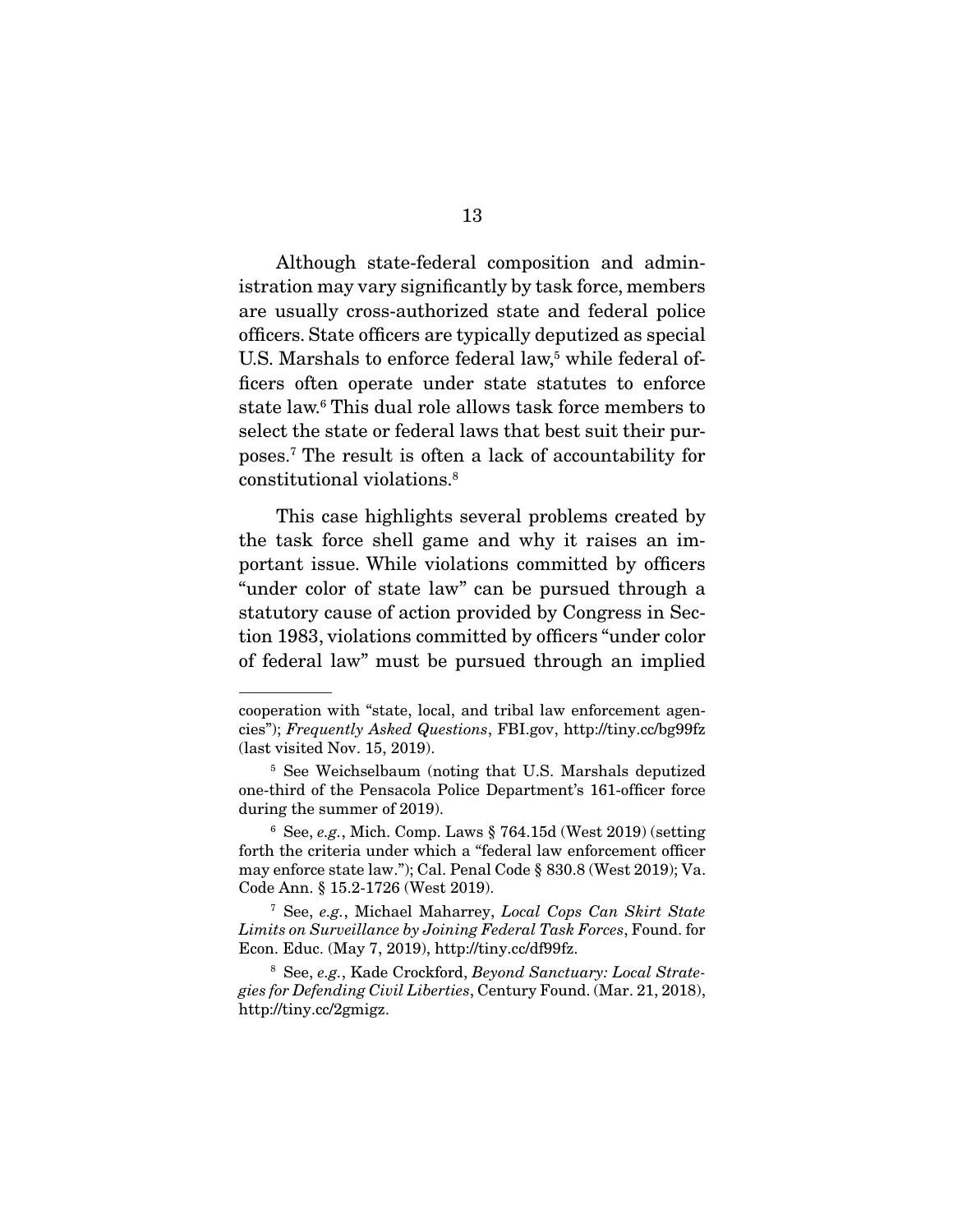cause of action articulated by this Court in *Bivens*. In the past, it was simple for plaintiffs and courts to determine whether officers acted under state or federal law. State officers acted under color of state law, and federal officers acted under color of federal law. That is no longer the case.

 Although Section 1983 and *Bivens* are viewed as analogous, the differences between them are consequential to plaintiffs. Section 1983 provides a much better chance for success: plaintiffs succeed in nearly  $60\%$  of Section 1983 cases, while only 16% of plaintiffs succeed under *Bivens.*<sup>10</sup> This is perhaps because Section 1983 must be "liberally and beneficially construed" with "the largest latitude consistent with the words employed," while courts apply *Bivens* cautiously. Compare *Lake Country Estates, Inc. v. Tahoe Reg'l Planning Agency*, 440 U.S. 391, 400 n.17 (1979) (internal quotation marks and citation omitted), with *Ziglar*  v. *Abbasi*, 137 S. Ct. 1843, 1857, 1863 (2017) (holding that "expanding the *Bivens* remedy is now a 'disfavored' judicial activity" and "when alternative methods

<sup>9</sup> Joanna C. Schwartz, *How Qualified Immunity Fails*, 127 Yale L.J. 2, 47 (2017) (finding that plaintiffs succeeded in 57.7% of the cases in a five-district study).

<sup>10</sup> Alexander A. Reinert, *Measuring the Success of* Bivens *Litigation and Its Consequences for the Individual Liability Model*, 62 Stan. L. Rev. 809, 837 (2010) (finding that plaintiffs succeeded in approximately 16% of cases in a five-district study). Notwithstanding Reinert's results, other studies of *Bivens* have concluded that the success rate is lower than 1%. See *Crawford-El* v. *Britton*, 93 F.3d 813, 838 (D.C. Cir. 1996) (Silberman, J., concurring) (citation omitted); *Laswell* v. *Brown*, 683 F.2d 261, 269 (8th Cir. 1982).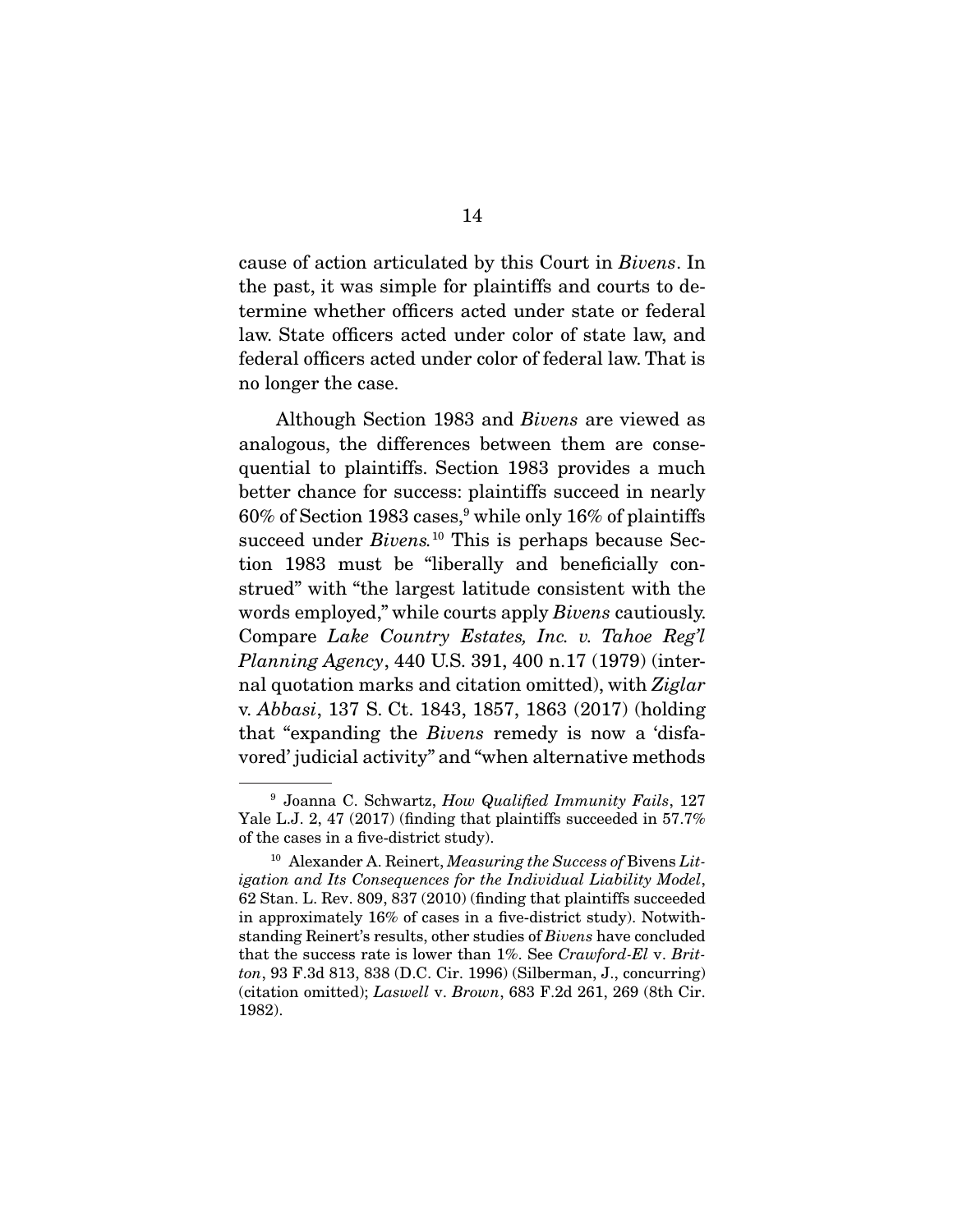of relief are available, a *Bivens* remedy usually is not") (citation omitted). Finally, a plaintiff who succeeds on a Section 1983 claim can recover attorney fees under 42 U.S.C. 1988(b), while a plaintiff who succeeds under *Bivens* cannot.

 It is no wonder that the government fights for task force members to avoid Section 1983 claims. If officers cannot avoid accountability altogether through some form of immunity—*e.g.*, qualified immunity, governmental immunity, or immunity under the FTCA judgment bar—*Bivens* gets them most of the way there. Unfortunately, some courts, such as the Sixth Circuit below, have helped officers avoid Section 1983 claims by rejecting the long-held test to determine whether a person acts under color of state law and holding, instead, that task force members categorically act under color of federal law. As a result, victims of constitutional violations committed by task force members are forced to bring their claims under *Bivens*, even though doing so is inconsistent with Section 1983 and the principles it represents.

II. There is a split of authority among the circuit courts regarding whether task force members should be treated differently than all other persons when evaluating whether they act under color of state or federal law.

 Section 1983 provides a cause of action for constitutional violations committed "under color of" state law. That phrase has been interpreted broadly to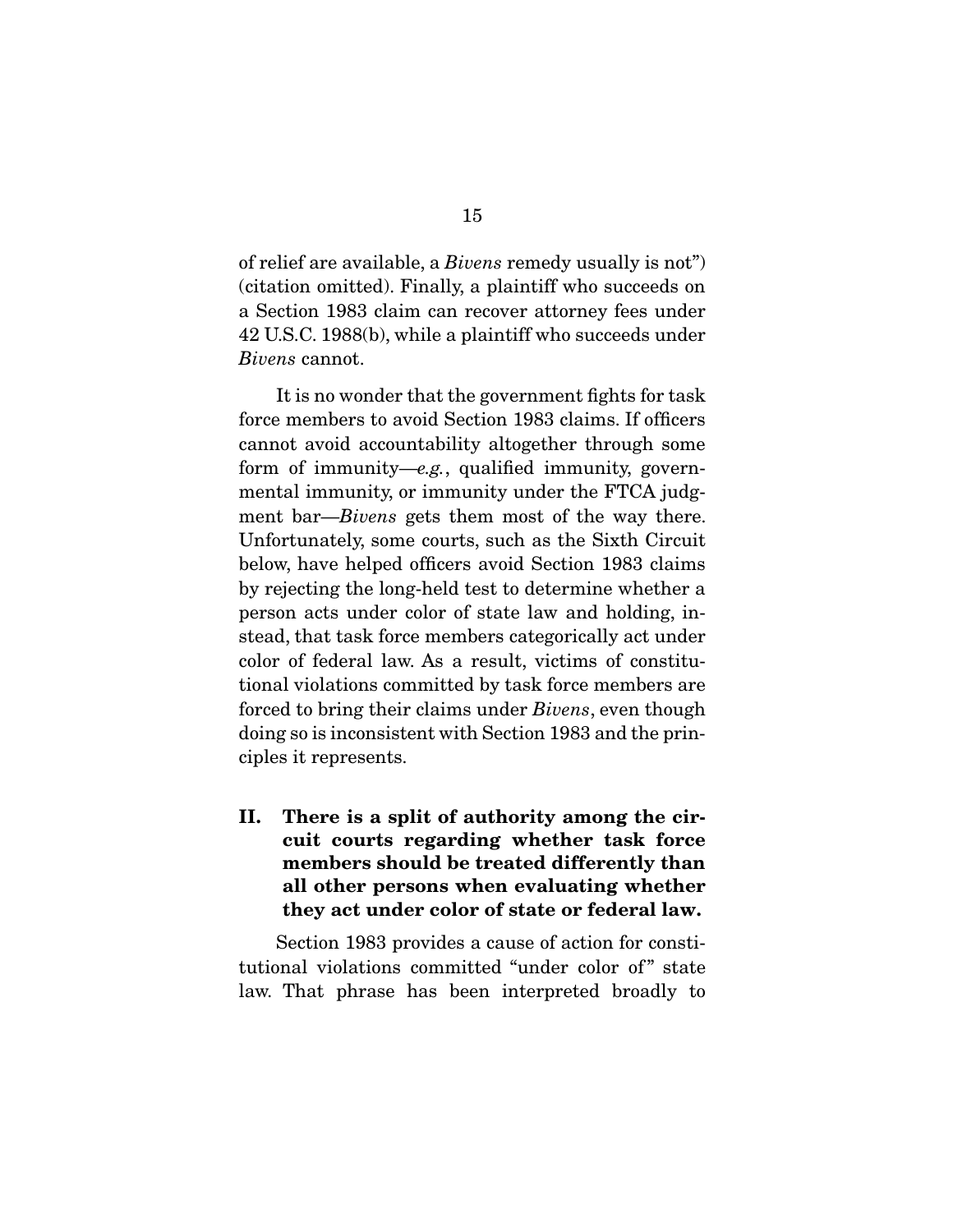include not only the acts of state officers, but those of private persons and federal officers as well. The historic test for determining whether a person acts under color of state law evaluates the totality of the circumstances, but the circuit courts are split on whether that test applies to task force members. Two circuits apply the historic test and consider the totality of the circumstances under which task force members act. Another three circuits, including, now, the Sixth Circuit, instead apply a per se rule that members of joint state-federal police task forces act under color of federal law only

 Enacted as part of the Civil Rights Act of 1871, Section 1983 was one means by which Congress exercised the power vested in it by the newly ratified Fourteenth Amendment. *Monroe* v. *Pape*, 365 U.S. 167, 171–187 (1961), overruled on other grounds by *Monell* v. *Dep't of Soc. Servs.*, 436 U.S. 658, 663 (1978).

 Section 1983's immediate purpose was to combat the widespread abuses perpetrated by state governments against former slaves and their supporters in the post-war South. *Monroe*, 365 U.S. at 174 (citation omitted). To effect that purpose, Congress used expansive language in Section 1983, creating a direct cause of action against

[e]very person who, under color of any statute, ordinance, regulation, custom, or usage, of any State \* \* \* subjects, or causes to be subjected, any \* \* \* person \* \* \* to the deprivation of any rights, privileges, or immunities secured by the Constitution and laws[.]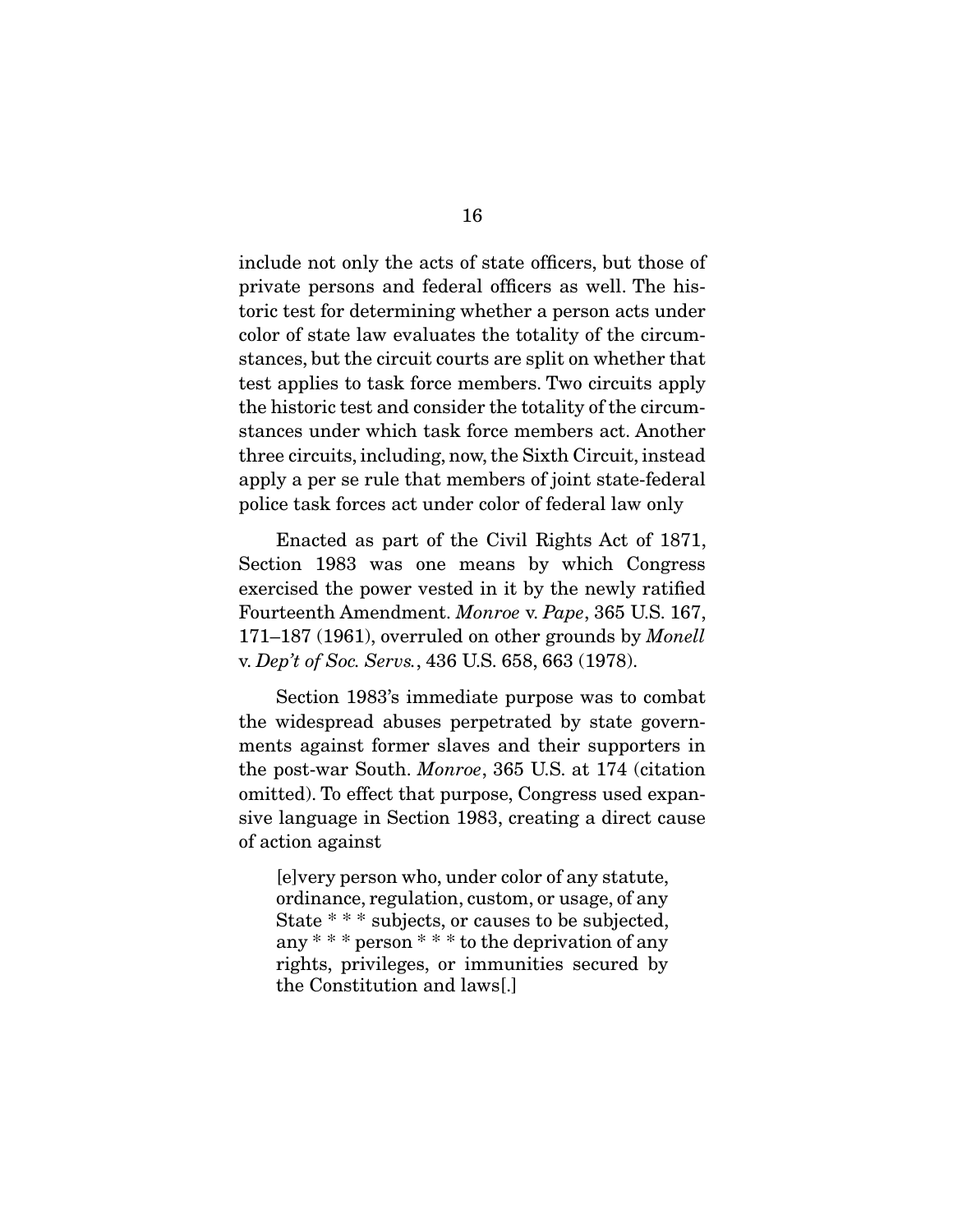Acts taken under color of state law include every "[m]isuse of power, possessed by virtue of state law and made possible only because the wrongdoer is clothed with the authority of state law[.]" *Monroe*, 365 U.S. at 184 (quoting *United States* v. *Classic*, 313 U.S. 299, 325–326 (1941)).

 This Court has long held that persons jointly engaged with state officials can act under color of state law. *Adickes* v. *S.H. Kress & Co.*, 398 U.S. 144, 152 (1970) (quoting *United States* v. *Price*, 383 U.S. 787, 794 (1966) (holding that a private person can act under color of state law)).

 To determine whether a person acts under color of state law, this Court looks to the totality of the circumstances. *Burton* v. *Wilmington Parking Auth.*, 365 U.S. 715, 722 (1961). It then considers two factors:

First, the deprivation must be caused by the exercise of some right or privilege created by the State or by a rule of conduct imposed by the state or by a person for whom the State is responsible. \* \* \* Second, the party charged with the deprivation must be a person who may fairly be said to be a state actor. This may be because he is a state official, because he has acted together with or has obtained significant aid from state officials, or because his conduct is otherwise chargeable to the State.

*Lugar* v. *Edmonson Oil Co.*, 457 U.S. 922, 937 (1982); see *Edmonson* v. *Leesville Concrete Co.*, 500 U.S. 614, 620–622 (1991) (applying *Lugar* factors).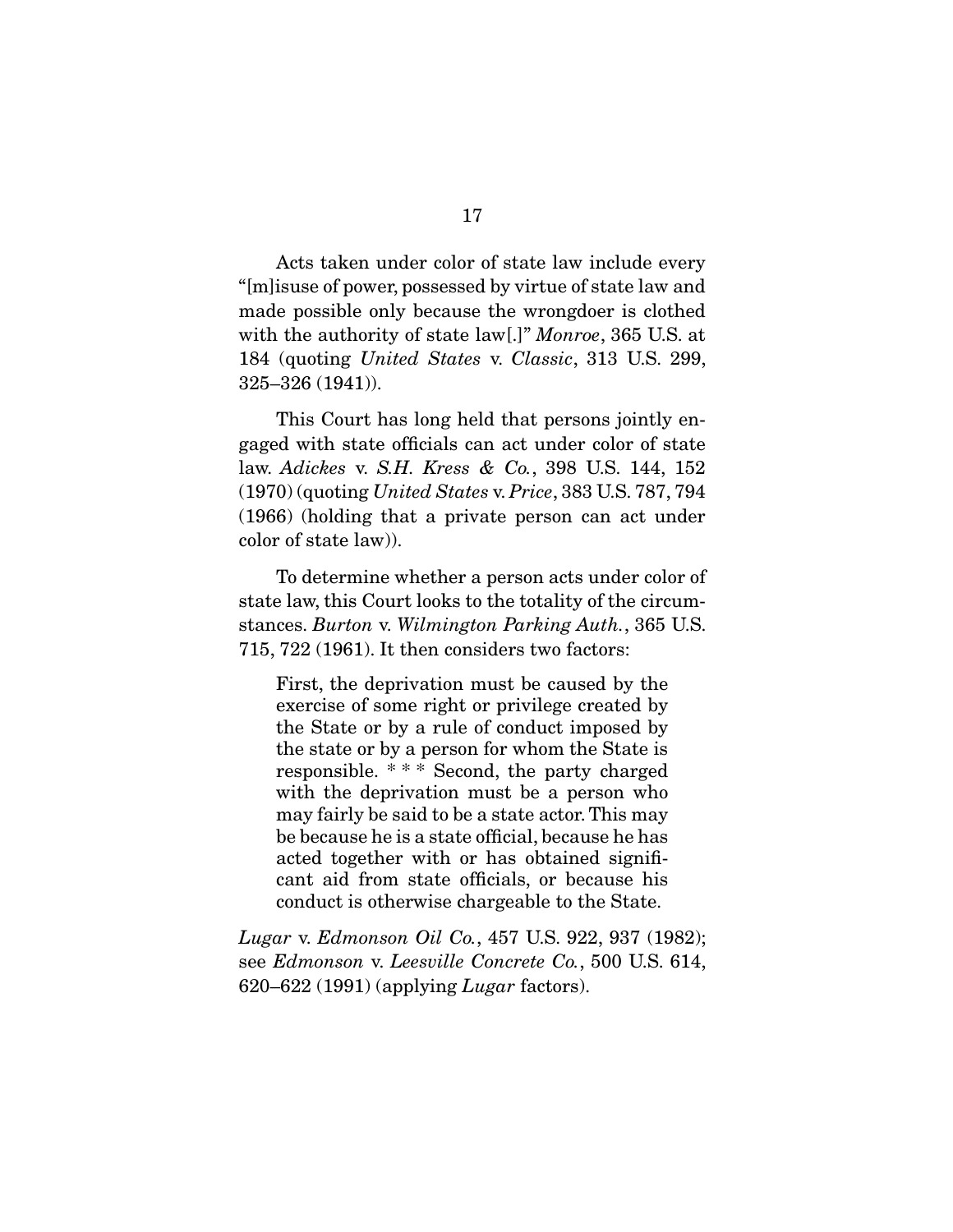Relying in large part on *Lugar*'s test, the circuit courts have held that federal officers, just like private persons, can act "under color of state law."11 See *Kletschka* v. *Driver*, 411 F.2d 436, 448–449 (2d Cir. 1969) ("We can see no reason why a joint conspiracy between federal and state officials should not carry the same consequences under § 1983 as does joint action by state officials and private persons.").

 Although this Court has never squarely addressed this issue, it came close in *Lake Country*. There, Lake Tahoe property owners brought claims under Section 1983 and *Bivens* against officers of the Tahoe Regional Planning Agency—a body created through a congressionally approved compact between California and Nevada. *Lake Country*, 440 U.S. at 393–394. The officers argued that congressional approval precluded their acts from being under color of state law, and the Ninth Circuit agreed. See *id.* 396.

 This Court rejected the Ninth Circuit's conclusion "that the requirement of federal approval of [an] interstate Compact foreclosed the possibility that \* \* \* officers could be found to be 'under color of state law[.]'"

<sup>11</sup> *E.g.*, *Big Cats of Serenity Springs, Inc.* v. *Rhodes*, 843 F.3d 853, 869–870 (10th Cir. 2016); *Hindes* v. *FDIC*, 137 F.3d 148, 158 (3d Cir. 1998); *Strickland* v. *Shalala*, 123 F.3d 863, 866 (6th Cir. 1997); *Cabrera* v. *Martin*, 973 F.2d 735, 742–744 (9th Cir. 1992); *Olson* v. *Norman*, 830 F.2d 811, 821 (8th Cir. 1987); *Knights of the Ku Klux Klan* v. *East Baton Rouge Par. Sch. Bd.*, 735 F.2d 895, 899–900 (5th Cir. 1984); *Hampton* v. *Hanrahan*, 600 F.2d 600, 623 (7th Cir. 1979), overruled in part on other grounds by 446 U.S. 754 (1980); *Kletschka* v. *Driver*, 411 F.2d 436, 448–449 (2d Cir. 1969).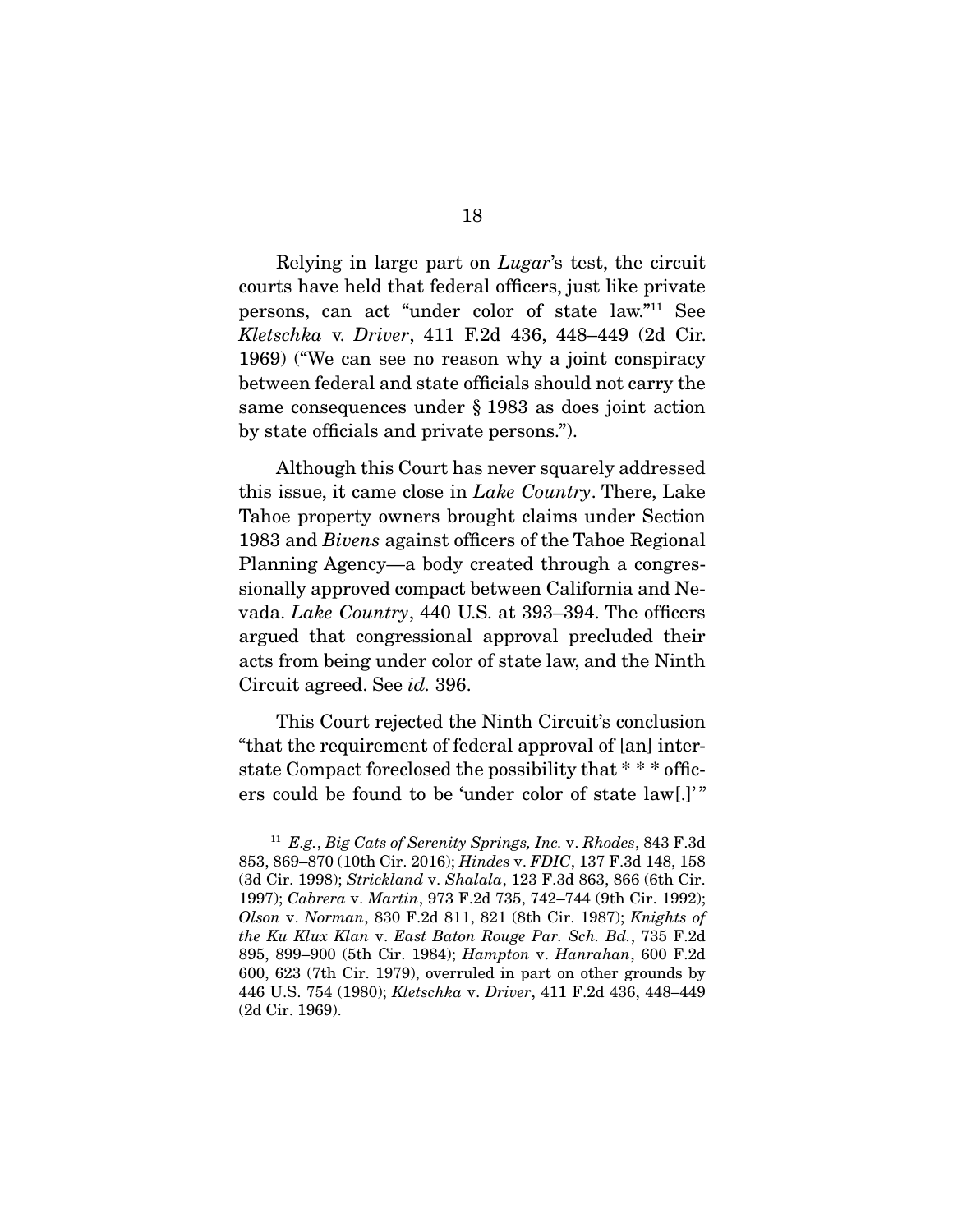*Lake Country*, 440 U.S. at 399. *Lake Country* further explained that "[e]ven if it were not well settled that § 1983 must be given a liberal construction, these facts adequately characterize the alleged actions of the respondents as 'under color of state law' within the meaning of that statute. \* \* \* [A]nd there is no need to address the question whether there is an implied remedy [under *Bivens*]." *Id.* at 399–400 (footnote omitted).

 Notwithstanding that the long-established test to determine whether a person acts under color of state law considers the totality of the circumstances, the circuit and district courts are split on whether that test applies to task force members.

 With its opinion below, the Sixth Circuit joins the First and Second Circuits in applying a categorical rule that task force members act under color of federal law, regardless of the circumstances.<sup>12</sup> So too do many district courts.13 Ignoring *Lugar* and *Lake Country*,

<sup>12</sup> See Pet. App. 56a–57a; *DeMayo* v. *Nugent*, 517 F.3d 11, 14 n.5 (1st Cir. 2008); *Guerrero* v. *Scarazzini*, 274 Fed. Appx. 11, 12 n.1 (2d Cir. 2008).

<sup>13</sup> *West* v. *Mesa*, 128 F. Supp. 3d 1233, 1240 (D. Ariz. 2015), aff 'd, 708 Fed. Appx. 288 (9th Cir. 2017); *Texas* v. *Kleinert*, 143 F. Supp. 3d 551, 562 (W.D. Tex. 2015), aff 'd sub nom. *State* v. *Kleinert*, 855 F.3d 305 (5th Cir. 2017); *Pike* v. *United States*, 868 F. Supp. 2d 667, 677–678 (M.D. Tenn. 2012); *Aikman* v. *Cty. of Westchester*, 691 F. Supp. 2d 496, 498 (S.D.N.Y. 2010); *Colorado* v. *Nord*, 377 F. Supp. 2d 945, 949 (D. Colo. 2005); *Tyson* v. *Willauer*, 289 F. Supp. 2d 190, 192 n.1, 193 n.3 (D. Conn. 2003); *Bordeaux* v. *Lynch*, 958 F. Supp. 77, 83–84 (N.D.N.Y. 1997); *Pou* v. *DEA*, 923 F. Supp. 573, 579 (S.D.N.Y. 1996), aff 'd sub nom. *Pou*  v. *Loszynski*, 107 F.3d 3 (2d Cir.); *Amoakohene* v. *Bobko*, 792 F. Supp. 605, 608 (N.D. Ill. 1992).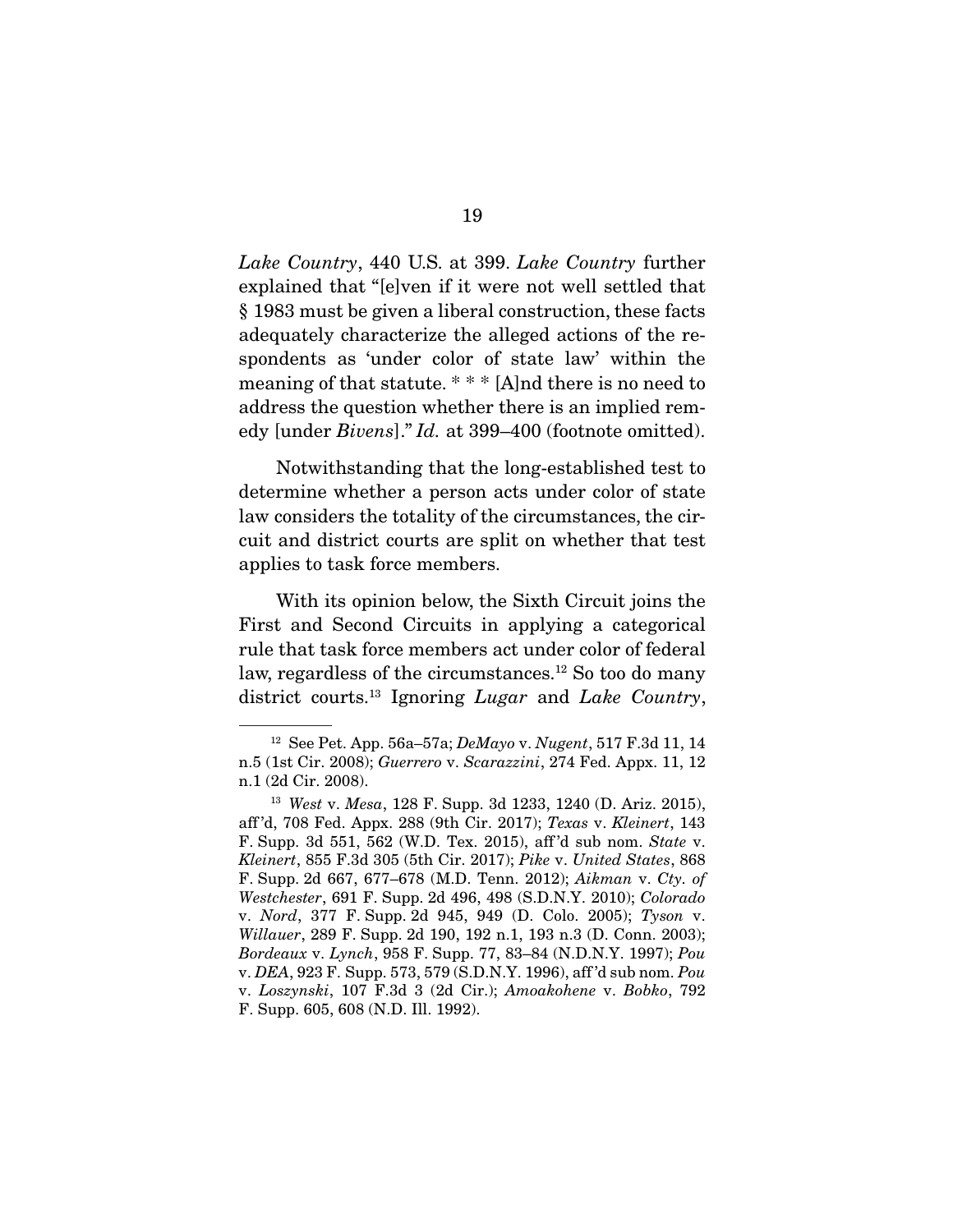these courts hold that if an officer is a task force member, his or her acts are under color of federal law per se. They do not consider the totality of the circumstances. A plaintiff may only proceed under *Bivens*. See *Pettiford* v. *Greensboro*, 556 F. Supp. 2d 512, 534–537 (M.D.N.C. 2008) (discussing the alternative legal frameworks applied when state and federal officers act cooperatively).

The Third and Seventh Circuits disagree.<sup>14</sup> Those circuits, and a number of district courts,15 look beyond the label of an officer's authority and consider the circumstances surrounding his or her acts to determine whether they were taken under color of state law, federal law, or both.16 Not only is this approach faithful

<sup>14</sup> *Couden* v. *Duffy*, 446 F.3d 483, 499 (3d Cir. 2006); *Askew* v. *Bloemker*, 548 F.2d 673, 677 (7th Cir. 1976) (looking at "the totality of the circumstances surrounding the alleged raid" to conclude that the state officers assigned to work with a federal agency "were acting pursuant to federal authority and not under color of any state law"); accord *Johnson* v. *Orr*, 780 F.2d 386, 393 (3d Cir. 1986) ("There is no set formula for determining whether the employees of an agency with both state and federal characteristics act under color of state law. All of the circumstances must be examined to consider whether the actions complained of were sufficiently linked to the state.").

<sup>15</sup> *Pettiford*, 556 F. Supp. 2d at 534–535; *Adams* v. *Springmeyer*, No. 11-790, 2012 WL 1865736, at \*5–6 (W.D. Pa. May 22, 2012); cf. *Wilkinson* v. *Hallsten*, No. 5:06CV2, 2006 WL 2224293, at \*8 n.7 (W.D.N.C. Aug. 2, 2006), aff 'd, 225 Fed. Appx. 127 (4th Cir. 2007); *Macaluso* v. *Dane Cty.*, 537 N.W.2d 148, \*3–4 (Wis. Ct. App. 1995) (table).

<sup>&</sup>lt;sup>16</sup> Some courts have suggested that an officer may act under color of both state and federal law. See *Johnson* 780 F.2d at 392 n.11. Others have rejected that possibility. See *Amoakohene*, 792 F. Supp. at 608.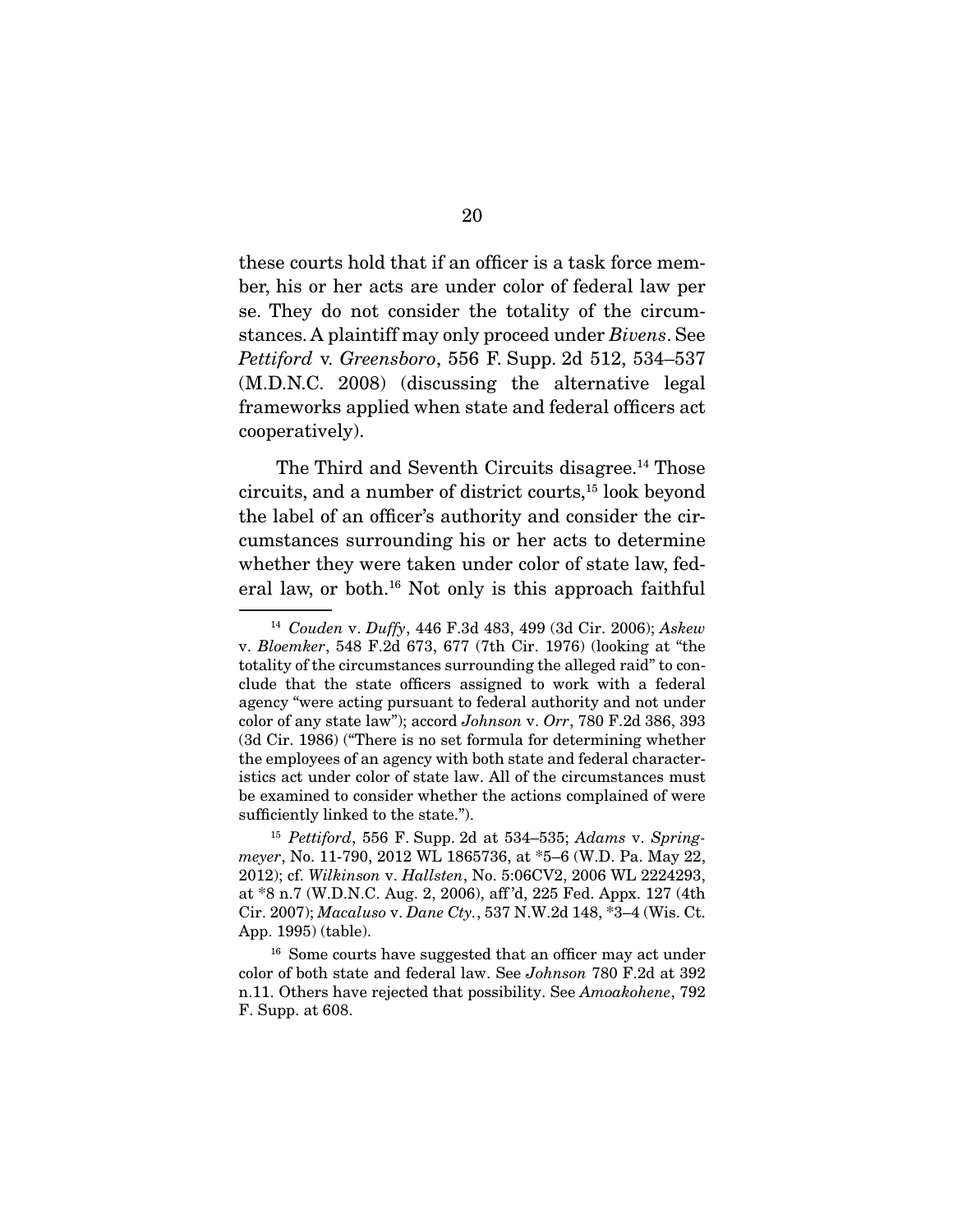to Section 1983, *Lugar*, and *Lake Country*, it is also well-suited for application to task forces, which are inherently amorphous and can vary widely in their statefederal compositions and activities. Because such task forces act on a continuum of state and federal authority, the flexible approach articulated in *Lugar* is essential.

## III. Because the facts demonstrate that the officers acted under color of state law, this case provides the Court an effective means to resolve the circuit split.

 This case provides the Court a good vehicle to address the circuit split because, under the totality of the circumstances, both Allen and Brownback acted under color of state law when they unconstitutionally stopped, searched, beat, and arrested King. The compelling evidence of state-law authority here provides the Court a clean fact pattern to apply *Lugar* to task force members.

 Under *Lugar*, King's constitutional deprivations are traceable to authority conferred on the officers by Michigan state law. They executed a Michigan warrant under Michigan's grant of enforcement authority (to Allen as a state officer and Brownback through statute) at the request of a Michigan police chief. The abuse of Michigan authority deprived King of his constitutional rights.

 And under *Lugar*, the officers may fairly be said to be state actors. Allen is a Michigan police detective,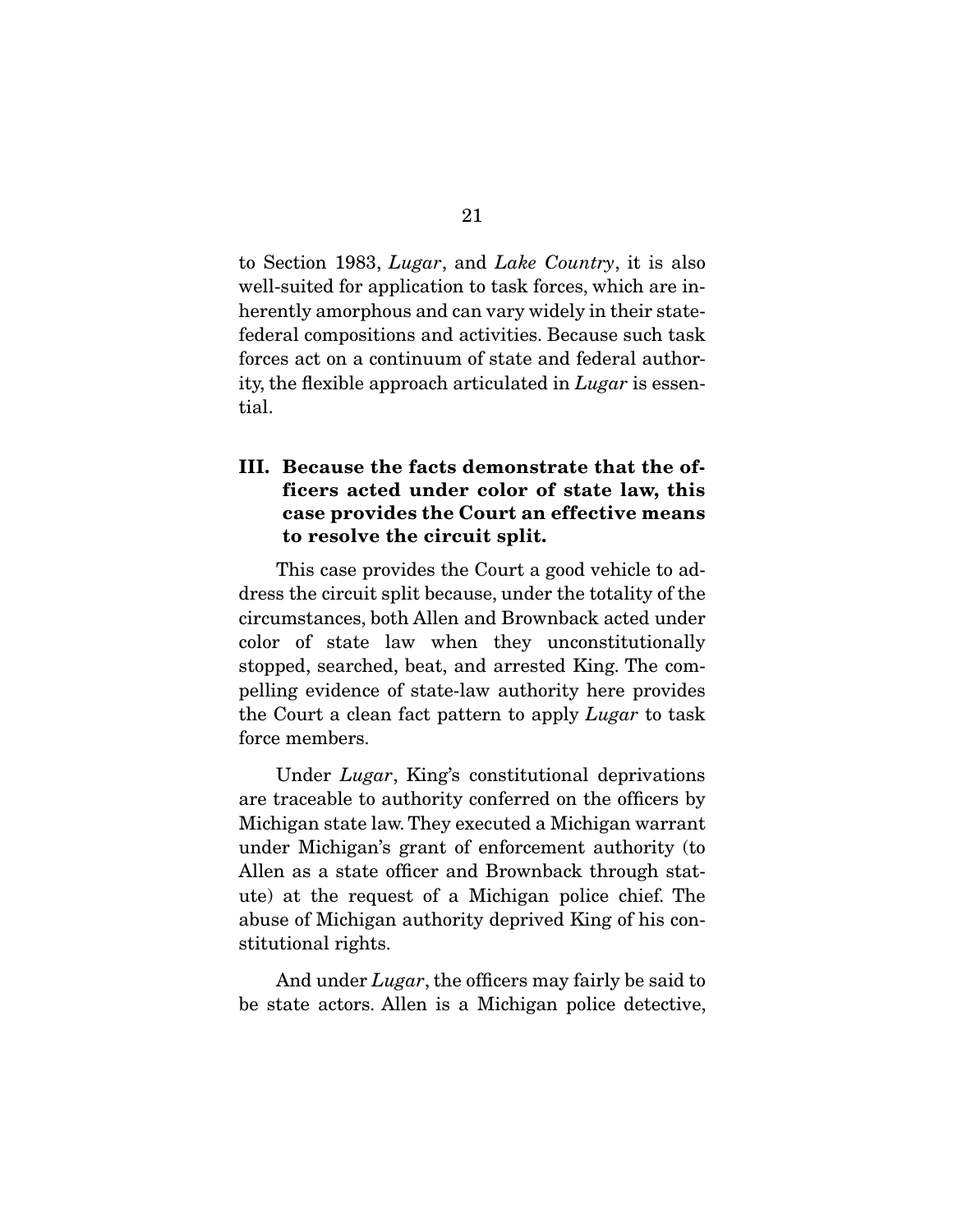who claims to have identified himself as such when he interacted with King. Although he was deputized under Michigan and federal law, Allen was employed and being paid by the City of Grand Rapids and testified that he was carrying two GRPD badges and a GRPD-issued firearm. After the incident, Allen filed a GRPD Incident Report and a GRPD Use of Force Report, and Kent County, Michigan, prosecuted King for assaulting "a police officer of the Grand Rapids Police Department." D. Ct. Doc. 74-8, at 1.

 Although Brownback is an FBI agent, he "acted together with [and] obtained significant aid from [a] state official[ ]." *Lugar*, 457 U.S. at 937. Further, because he was enforcing Michigan law, his only source of authority was a Michigan statute, rendering his conduct "chargeable to the State." *Ibid.*<sup>17</sup>

 Because task forces have blurred the line between acts taken under color of state law and acts taken under color of federal law, this Court should consider the petition and cross-petition together or not at all.

--------------------------------- ---------------------------------

<sup>17</sup> In deriving its test, *Lugar* cited *Sniadach* v. *Family Fin. Corp.*, 394 U.S. 337 (1969); *North Ga. Finishing, Inc.* v. *Di-Chem, Inc.*, 419 U.S. 601 (1975); *Mitchell* v. *W.T. Grant Co.*, 416 U.S. 600 (1974); and *Fuentes* v. *Shevin*, 407 U.S. 67 (1972). All four cases involved issues of state action arising out of a private party's invocation of authority provided by statute. Brownback's source of authority is indistinguishable.